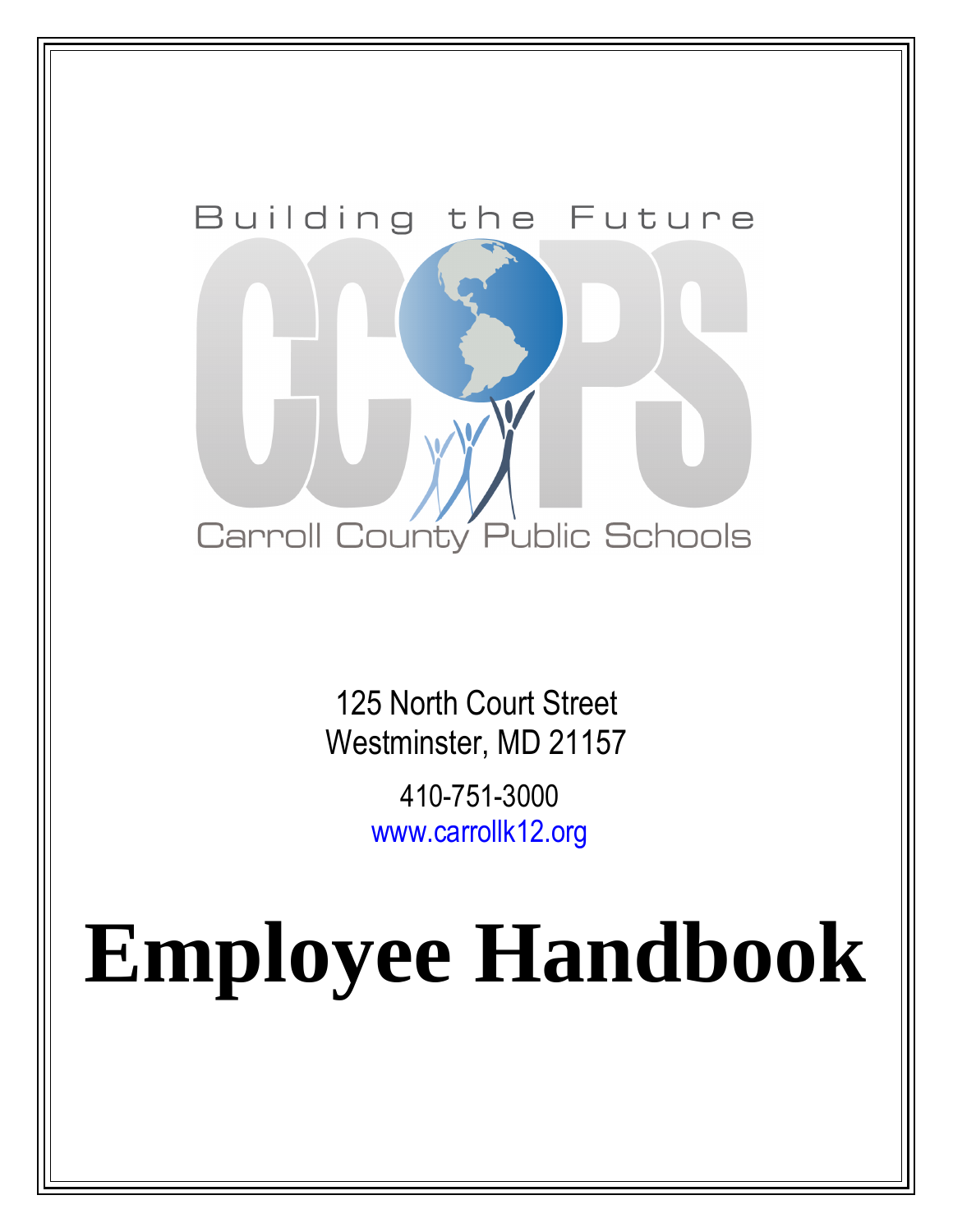## **INTRODUCTION**

## **School System Disclaimer**

The Carroll County Public Schools System is a changing system. As such, the Superintendent and Board of Education reserve the right to amend, modify, or delete provisions in this Employee Handbook without prior notice. These changes will occur administratively in the normal process of change or through direct Board of Education action.

The Handbook contains brief descriptions of many items and often contains references to negotiated agreements, school system offices, and administrative policies and regulations. The Handbook is not intended to replace these resources, but rather to provide a one-document summary of appropriate items which are useful to all employees, especially those new to the system.

The Handbook is not a contract. In fact, only the Board of Education has the authority to enter into a contract with an employee. In addition, the Handbook does not replace or supersede any negotiated agreement, Board of Education policy, or administrative regulation. The Superintendent and the Board of Education reserve the right to modify or amend any Board of Education policy or administrative regulations at any time.

If there is any inconsistency between the contents of this Handbook and Board of Education policy or administrative regulations, Board of Education policy and administrative regulations will govern.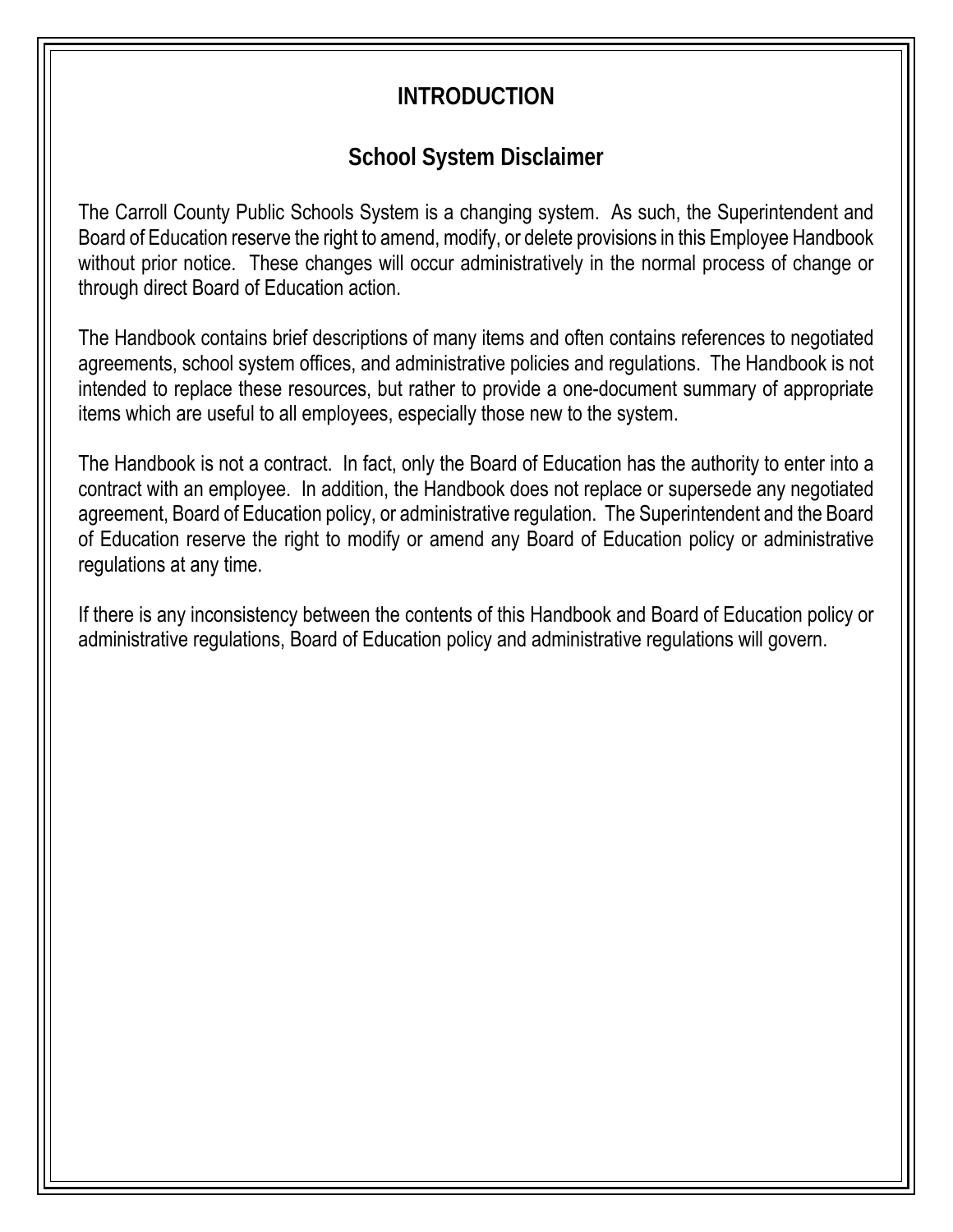## **TABLE OF CONTENTS**

Department of Human Resources Staff 1 1 200 1 200 1 200 1 200 1 200 1 200 1 200 1 200 1 200 1 200 1 200 1 200 1 200 1 200 1 200 1 200 1 200 1 200 1 200 1 200 1 200 1 200 1 200 1 200 1 200 1 200 1 200 1 200 1 200 1 200 1 20

HR Policies & Procedures

28

| Section I - Employee Benefits                                                                                                                                                                                                                                                                                                                                                                                                   | $\overline{2}$                                                                                                            |
|---------------------------------------------------------------------------------------------------------------------------------------------------------------------------------------------------------------------------------------------------------------------------------------------------------------------------------------------------------------------------------------------------------------------------------|---------------------------------------------------------------------------------------------------------------------------|
| Salary and Insurance Benefits<br><b>Direct Deposit</b><br><b>Pension Benefits</b><br><b>Retirement Insurance Benefits</b><br><b>First Financial Federal Credit Union</b><br>403(b) Plans and 457(b) Plan<br><b>Tuition Reimbursement</b><br><b>Employee Leave Benefits</b><br>Liberal Leave Procedures/12-month Employees<br>Employee Assistance Program (EAP)<br>Employee Sick Leave Bank<br>Family & Medical Leave Act (FMLA) | 3<br>3<br>4<br>4<br>5<br>$\begin{array}{c} 6 \\ 7 \end{array}$<br>$\begin{array}{c} 8 \\ 9 \end{array}$<br>10<br>11<br>12 |
| Section II - Employment Issues                                                                                                                                                                                                                                                                                                                                                                                                  | 13                                                                                                                        |
| Child Abuse, Child Neglect & Sexual Misconduct Board Policy JLF<br><b>Sexual Harassment Complaints</b><br>Drug/Alcohol-Free Workplace<br><b>Tobacco-Free Environment</b><br><b>Blood Borne Pathogens</b><br>Employee Right-to-Know Law<br>Integrated Pest Management Program<br>Notice of Non-Discrimination<br><b>Worker's Compensation Procedures</b><br><b>Statement of Professional Conduct</b>                             | $14 - 16$<br>17<br>18<br>18<br>19-20<br>21<br>22<br>$23 - 25$<br>26<br>27                                                 |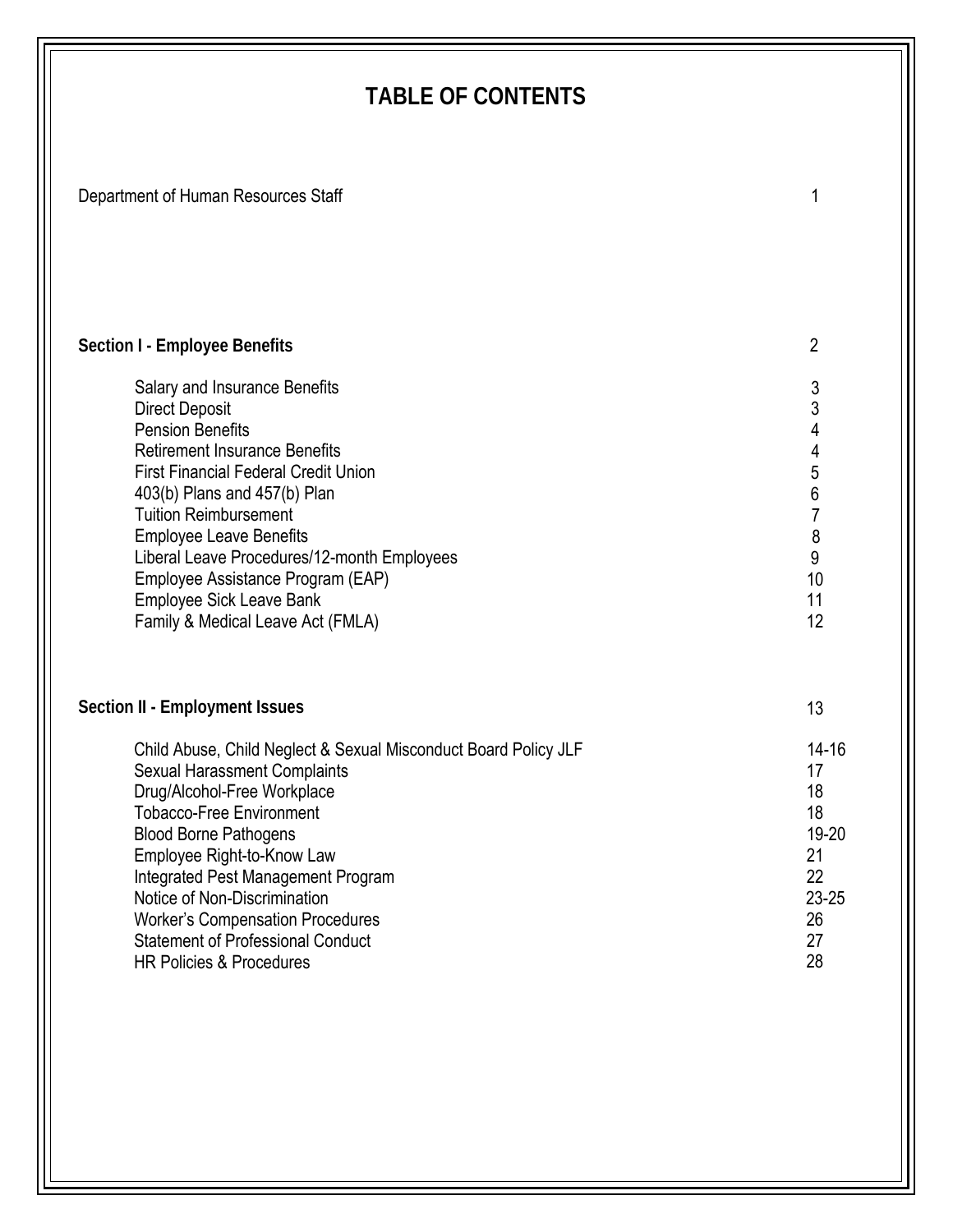## **DEPARTMENT OF HUMAN RESOURCES STAFF**

| Chantress J. Baptist  | Director of Human Resources                                                                                                                      | 410-751-3078 |
|-----------------------|--------------------------------------------------------------------------------------------------------------------------------------------------|--------------|
| Mary P. Mussaw        | Human Resources Supervisor<br><b>Information Systems</b><br><b>Staffing Oversight</b><br><b>Contract Management</b><br><b>Employee Relations</b> | 410-751-3331 |
| Stephanie H. Rauen    | Employee Benefits & Insurance Administrator<br><b>Benefits</b><br><b>Retirement Coordinator</b><br><b>Risk Management</b>                        | 410-751-3074 |
| Kelly M. Keith        | Human Resources Specialist<br><b>Teacher Certification/Quality</b><br><b>Professional Staffing</b><br><b>Retirement Coordinator</b>              | 410-751-3333 |
| Jocelyn P. Quinn-York | Human Resources Specialist<br><b>Classified Staffing</b><br><b>Contract Management</b><br>Volunteer Management                                   | 410-751-3077 |
| Julie D. Nguyen       | Human Resources Generalist<br><b>Tuition Reimbursement</b><br>Leave Management<br><b>Employee Relations</b>                                      | 410-751-3076 |
| Terricka L. Hairston  | Risk Manager<br>Insurance Risk Manager<br><b>Workers' Compensation</b>                                                                           | 410-751-3035 |
| Sharon L. Adams       | Human Resources Associate<br><b>Teacher Certification</b>                                                                                        | 410-751-3071 |
| Susan C. Cornett      | Human Resources Associate<br><b>Benefits</b><br><b>Position Control</b>                                                                          | 410-751-3132 |
| Wendy A. Clise        | Human Resources Associate<br>Substitute System Administrator<br><b>Classified Staffing Support</b>                                               | 410-751-3176 |
| Patricia E. Rose      | Director's Secretary                                                                                                                             | 410-751-3048 |
| Brenda G. Six         | Human Resources Receptionist                                                                                                                     | 410-751-3000 |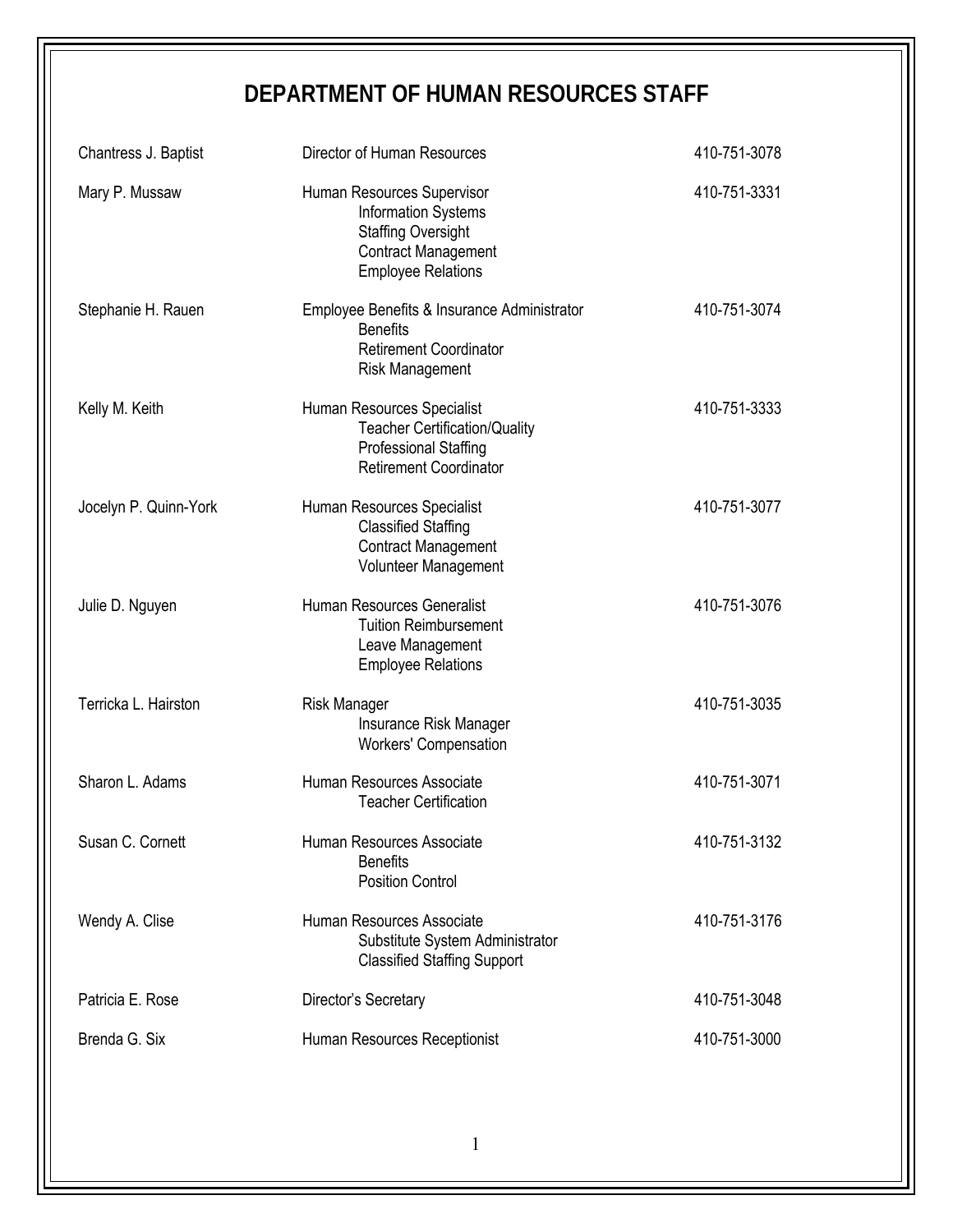## *SECTION I: EMPLOYEE BENEFITS*

*Employees of Carroll County Public Schools are provided with many fringe benefits in addition to their annual salary. These benefits take many forms and range from leave days to tuition reimbursement. This section of the Employee Handbook is designed to simply review briefly the many benefits that are available to you as an employee. Complete information regarding these benefits can be found in your Master Agreement or by contacting the Department of Human Resources.*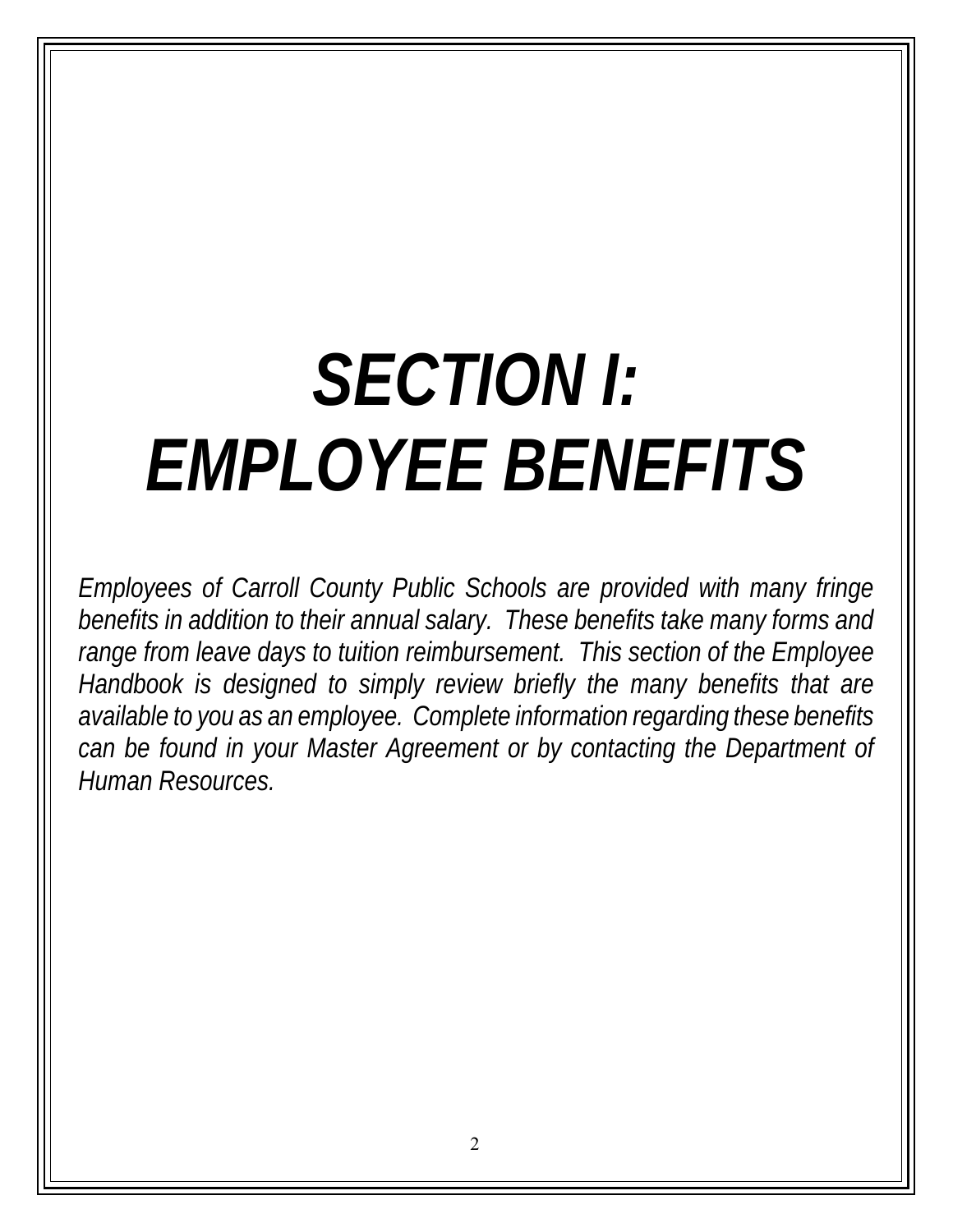## **SALARY & INSURANCE BENEFITS**

### **Salaries**

Carroll County offers salary schedules which are competitive with our surrounding counties in the Baltimore Metropolitan area.

- Payment of Salary is divided into 24 semi-monthly payments. Ten-Month employees may choose a summer payoff option. Details on this option are available from the Payroll Office. Direct deposit is required for all employees and credit union programs exist for the employee's convenience.
- **Extra-duty pay** schedules exist for those teachers involved in extra-duty activities. All such activities are voluntary.

## **Insurance Benefits**

Carroll County Public Schools offers a **Flexible Benefits Program** to all permanent employees (except Cafeteria Workers) who work more than 20 hours per week. This allows employees to select insurance coverage to meet their individual needs. The benefits include Medical, Dental, Vision, Life Insurance, Long Term Disability and Flexible Spending Accounts.

## **DIRECT DEPOSIT**

Carroll County Public Schools provides a direct deposit service that is available to all employees. This service is coordinated by the Carroll County Public Schools bank at no cost to the employee.

**It will be mandatory for employees hired after January 1, 2012 to enroll in direct deposit.** The employee's semi-monthly pay is automatically deposited to the employee's designated bank. The employee's funds are available at 9:00 am on every pay day.

Direct deposit assures employees that funds are available on pay day even if school is closed for inclement weather.

Please contact the Payroll Office (410-751-3050) with questions regarding direct deposit.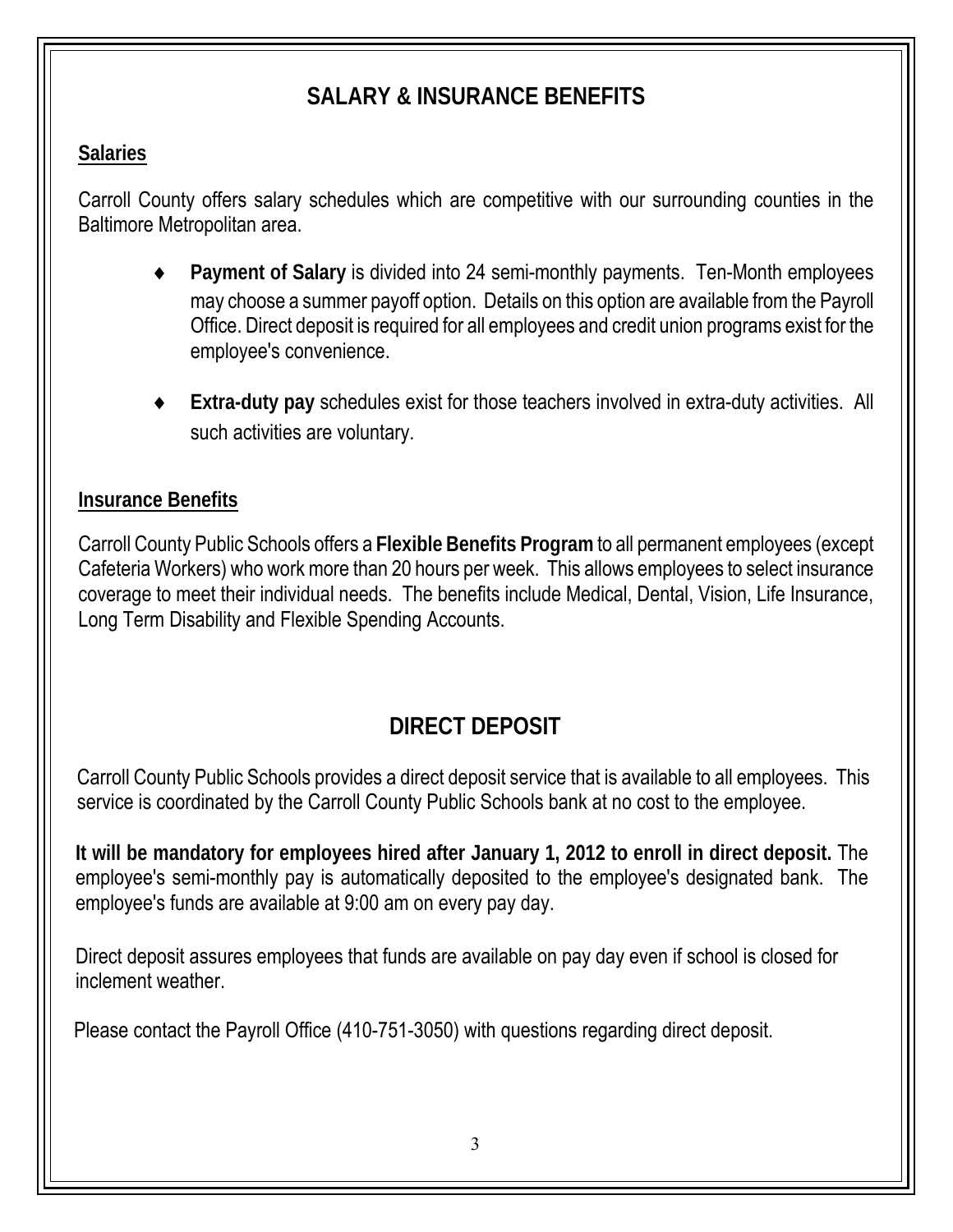## **PENSION BENEFITS**

Employees who are contracted to work more than 500 hours per year are required to enroll in the Maryland State Pension System. The Maryland State Pension System is a contributory system in which employees contribute a percentage of their annual salary to their account with the State Retirement Agency. The Board of Education also provides annual contributions for eligible employees.

There are two plans in which an employee will be enrolled based on their job description.

Employees included in the Teachers' pension plan:

- $\triangleright$  Certificated Employees, except as regulated by title 22 of Code of Maryland Regulations
- $\triangleright$  Registered Nurses (RN)
- $\triangleright$  Instructional Assistants
- $\triangleright$  Clerical Employees
- $\triangleright$  Pupil Services Staff
- > Administrative & Technical Support Personnel (ATSP)

Employees included in the Employees' pension plan are:

- $\triangleright$  Custodial and Maintenance
- **Execute** Service
- $\triangleright$  Licensed Practical nurses (LPN)
- $\triangleright$  ATSP positions as regulated by title 22 of the Code of Maryland Regulations

Each year Carroll County Public Schools holds Pre-Retirement Seminars for employees interested in gathering information about retirement. They are usually held in November and late January. Announcements for the meetings are sent out in September. All employees are welcome to attend.

Employees wishing further information regarding the Maryland State Pension System should contact the Department of Human Resources or The Maryland State Retirement Agency website at www.sra.maryland.gov

## **RETIREMENT INSURANCE BENEFITS**

Carroll County Public Schools provides a subsidy for retirees wishing to continue their health insurance through the Board of Education. This amount of money is based on a sliding scale relating to the number of years of service with Carroll County Public Schools. Employees must work a minimum number of 10 years of service with Carroll County Public Schools to receive any part of the subsidy. Employees wishing further information on retirees' insurance should contact the Department of Human Resources.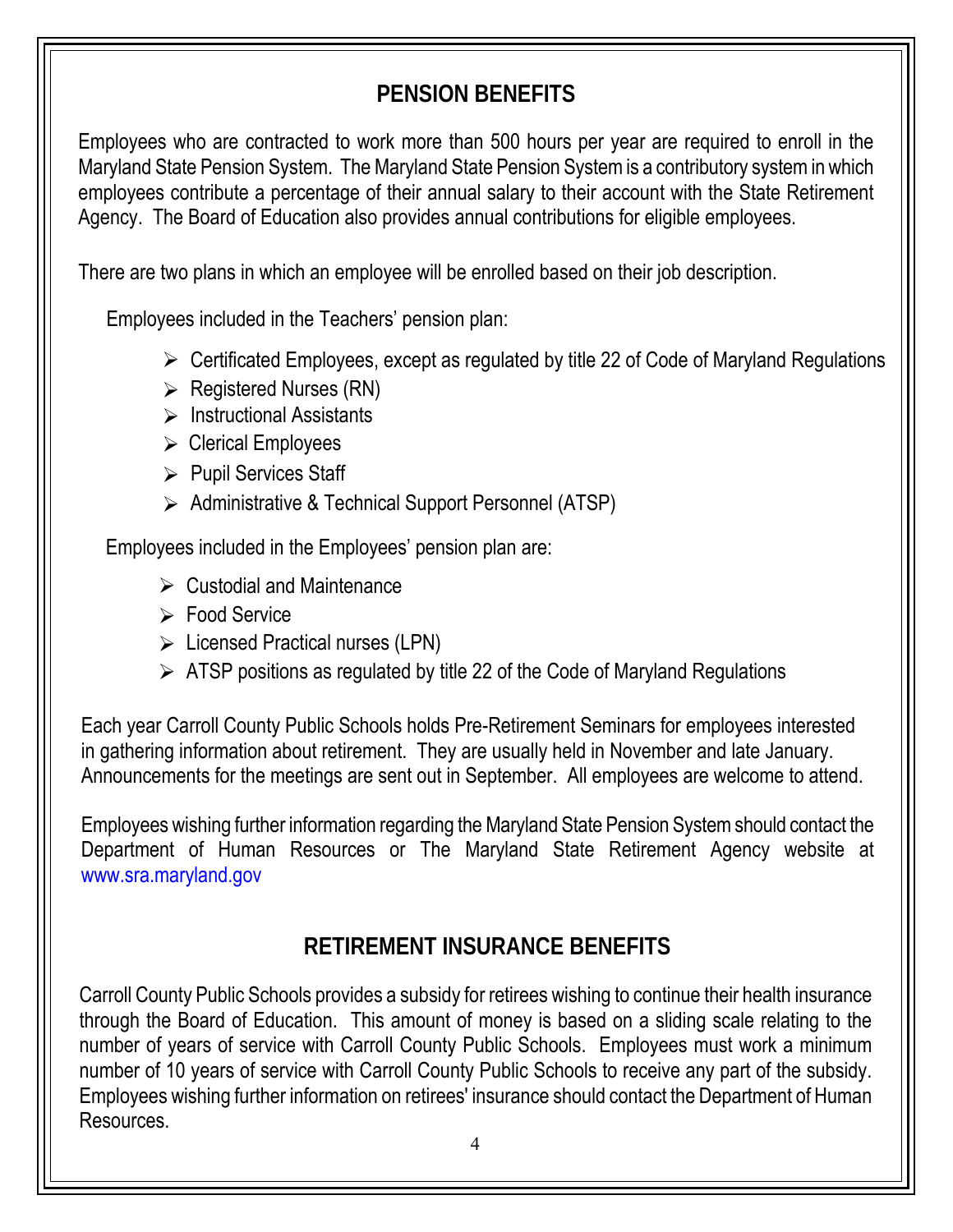## **FIRST FINANCIAL FEDERAL CREDIT UNION**

Employees and all members of their family are eligible for membership in First Financial Federal Credit Union. A \$5 deposit into a First Financial savings account begins your membership and entitles employees to all the services and benefits the Credit Union has to offer. The main office is located in Lutherville, MD with seven branch offices, including two in Carroll County. Services of the Credit Union include:

Savings & checking accounts

Checking account customers enjoy the benefits of:

- $\triangleright$  no minimum balance
- $\triangleright$  no monthly service charge
- $\triangleright$  no fee per check
- $\triangleright$  no fee overdraft protection
- $\triangleright$  free standard checks with direct deposit
- $\geq$  dividends earned on balances over \$500

Automobile, mortgage, and personal loans

Home Equity Lines of Credit

Member of the MOST/CIRRUS ATM networks

Visa credit cards

Point of sale purchasing power

Telephone/internet access to accounts for balance information, fund transfers, etc.

Automatic Payroll Deduction

Direct Deposit

Christmas Club Accounts

CD's, Money Market Accounts, and IRA's

*For more information call First Financial (410) 321-6060.*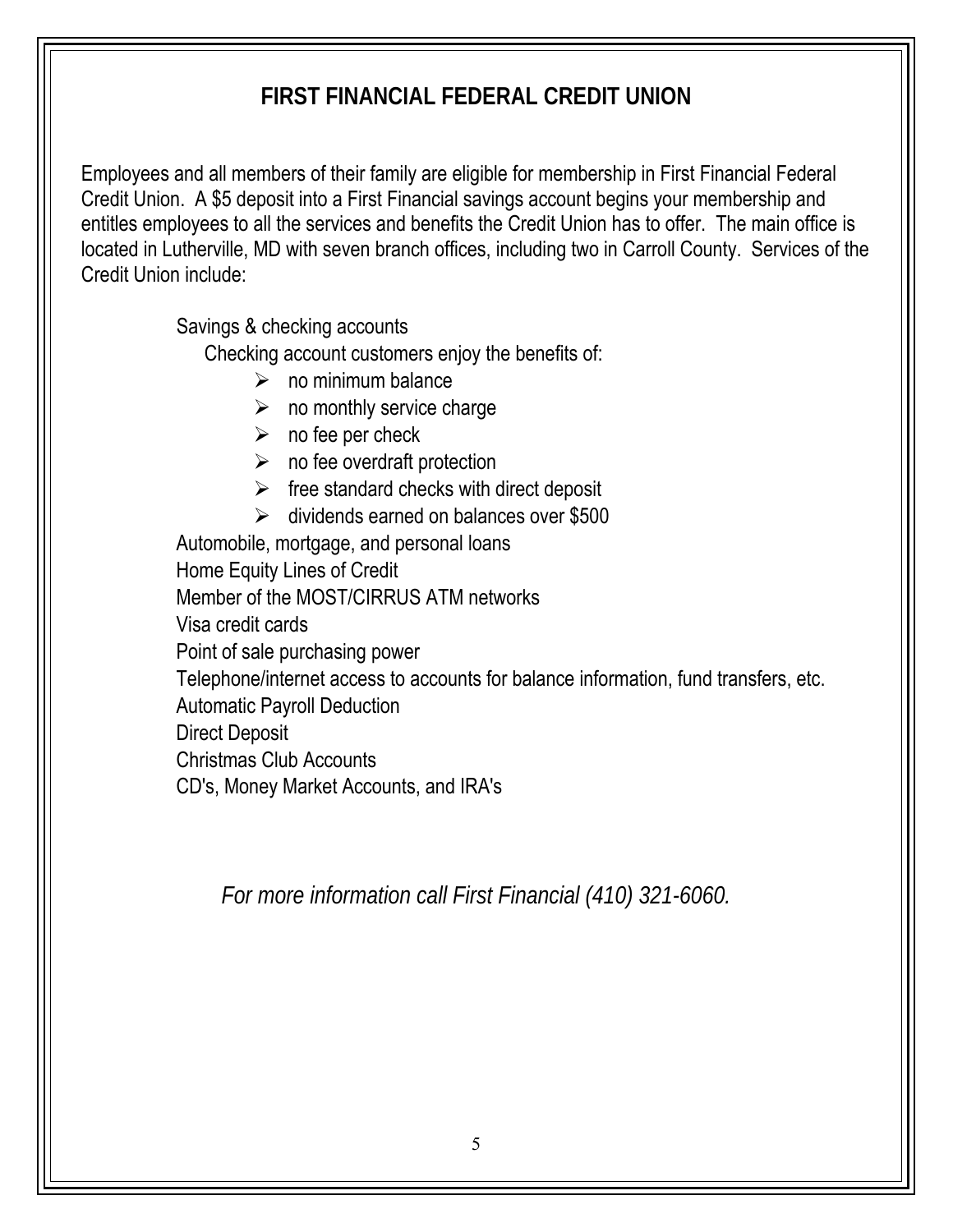## **403(b) PLANS AND 457(b) PLAN**

CCPS offers 3 great ways to save for the future!

403(b) Savings Plan Roth 403(b) Savings Plan 457(b) Deferred Compensation Plan

All of these plans provide an opportunity for employees to save money for retirement through payroll deductions. The traditional 403(b) and 457(b) contributions are tax deferred (pre-tax) meaning the amount contributed is excluded from Federal and Maryland State income tax at the time of contribution. The Roth 403(b) is an after-tax retirement option. You pay taxes on the money you set aside now, but the growth and future withdrawals are tax free for qualified distributions.

#### **General Information**

Carroll County Public Schools' 403(b) and 457 (b) Plans are governed under the provisions of the Internal Revenue Code. Any current contracted and non-contracted CCPS employees are eligible to participate.

#### **Compliance with Internal Revenue Code**

As required by the IRS regulations governing 403b plans, CCPS adopted a Plan Document (available on request) effective January 1, 2009. Through negotiations, a 403(b) and 457(b) review committee was established with members from all five bargaining groups and representatives of the Superintendent. The purpose of the committee is to keep Carroll County Public Schools in compliance with IRS regulations. The committee uses a financial consultant to assist with the process.

Effective January 1, 2016, based on the committee's recommendation, the Board of Education unanimously approved Lincoln Financial Group to become the sole service provider for the 403(b) / 457(b) plans. Loans and hardships may only be approved from CCPS's approved plan provider, Lincoln Financial Group, from accounts held in the Lincoln Alliance Program.

#### **Processing**

Signing up is easy! Your first step is to contact our approved vendor, Lincoln Financial Group. Lincoln Financial representatives are happy to provide you their investment choices, help you decide which plan and which investments are right for you, and answer any other questions you may have.

Employees should submit salary deferral amounts directly to Lincoln Financial Group. This can be done online at [www.lincolnfinancial.com](https://www.lfg.com/public/individual) or by contacting Lincoln Customer Service at 1-800-234-3500, Monday through Friday, from 8:00 a.m. to 8:00 p.m. Eastern Time.

Additional information regarding 403(b) and 457(b) plans can be accessed through Payroll's setion of the website: [https://www.carrollk12.org/admin/financeservices/payroll/Pages/403\(b\)-and-457\(b\)-Plans.aspx](https://www.carrollk12.org/admin/financeservices/payroll/Pages/403(b)-and-457(b)-Plans.aspx)

> **LINCOLN FINANCIAL GROUP** 307 International Circle Suite 390 Hunt Valley, MD 21030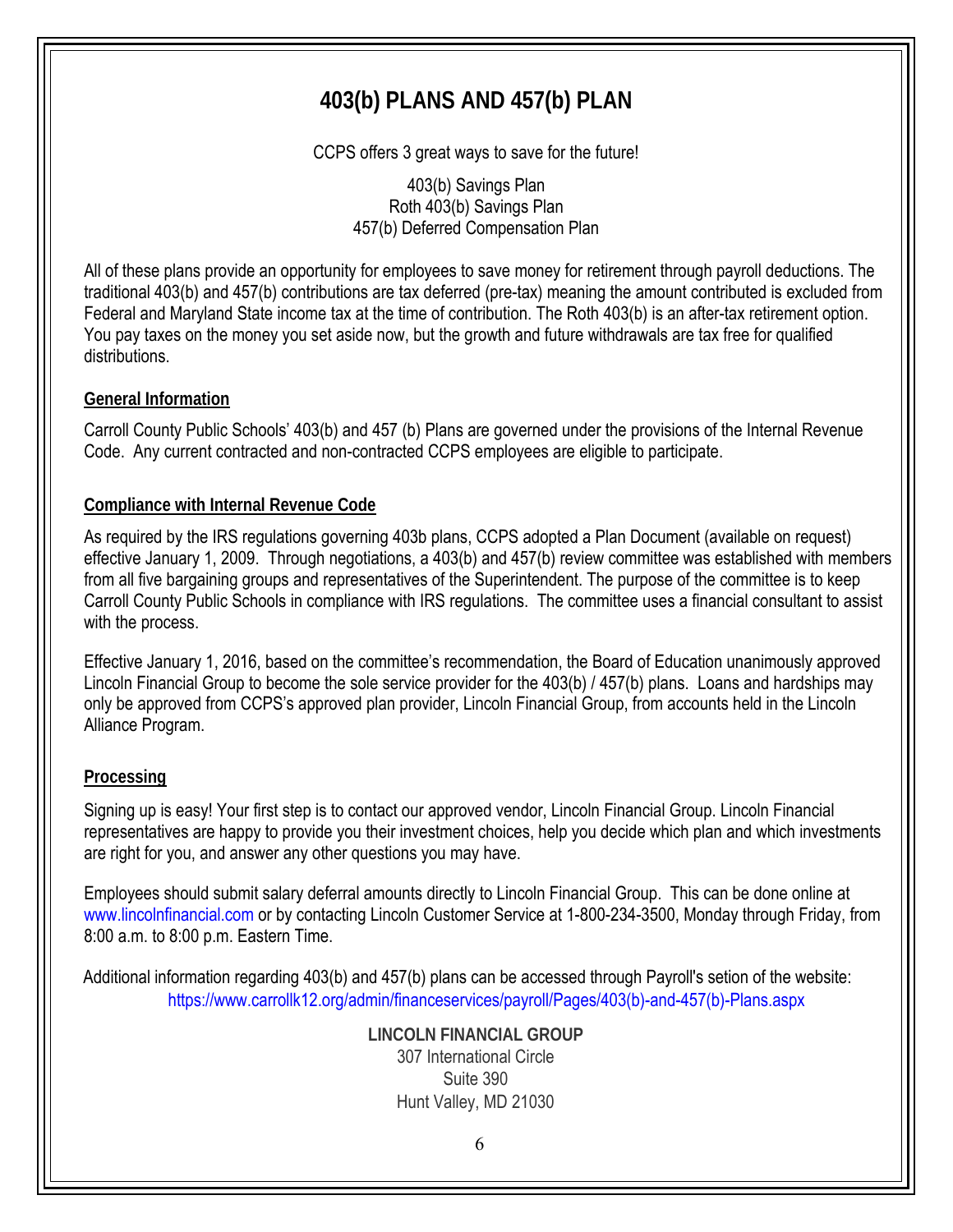## **TUITION REIMBURSEMENT**

#### **\*available for contracutal employees only**

Tuition reimbursement is one of the benefits extended to contractual employees of Carroll County Public Schools. This benefit allows employees to continue in professional and academic growth activities while reducing or eliminating the cost of course work. Tuition reimbursement is available for graduate or undergraduate level credits on an official transcript from an accredited college or university. The stipulations for tuition reimbursement vary between employee groups. Therefore, please refer to your Master Agreement for the specific guidelines and eligibility requirements applicable to your circumstances.

The processing of tuition reimbursement requests is given top priority in the Department of Human Resources. To ensure that your requests are handled as expeditiously as possible, please follow these steps:

1. Complete a Tuition Request through the online Tuition Reimbursement System via the Human Resources Center. Detailed instructions for completing the Tuition Request are available on the Tuition Reimbursement page of the Human Resources section of the CCPS website:

#### <https://www.carrollk12.org/admin/hr/tuition/Pages/default.aspx>

- 2. Once your Tuition Request has been submitted, Human Resources staff will review the request for eligibility. You will receive an email notification detailing an Approved or Denied status. For requests that have been approved, you may then upload a copy of the itemized invoice/billing statement indicating the breakdown of tuition and fee costs for the course. Please remember an itemized invoice/billing statement is a requirement for audit purposes.
- 3. Upon completion of your course, please have an official transcript emailed to tuitionreimbursement@carrollk12.org. Receipt of your official transcript will trigger the reimbursement process. Once the reimbursement process is completed, you will receive an email notification.
- 4. The fiscal year runs July 1 through June 30. Reimbursement requests for course work taken in the fall must be received in Human Resources by **June 30** of the same *fiscal year*. We allow until **October 1** to receive tuition reimbursement requests for course work taken from January 1 through June 30 of the same calendar year.

#### *Please keep in mind that tuition reimbursement requests received in Human Resources after the appropriate due dates will not be eligible for reimbursement*.

If you are also seeking an evaluation for an additional area of certification, classification IV (masters or "equivalency"), classification V (master's degree + 30), or VI (master's degree + 60), please submit a request to Sharon Adams via email. Evaluations for an additional area of certification or classification will be made once the employee's official transcript is received.

Reimbursement payments are paid semi-monthly via the employee's direct deposit. Tuition Reimbursement will not be taxed nor will it affect W-2 wages for year end. Contact the Department of Human Resources for followup if you have not received your reimbursement four (4) weeks after the date the request is marked as reimbursed in the online Tuition Reimbursement System.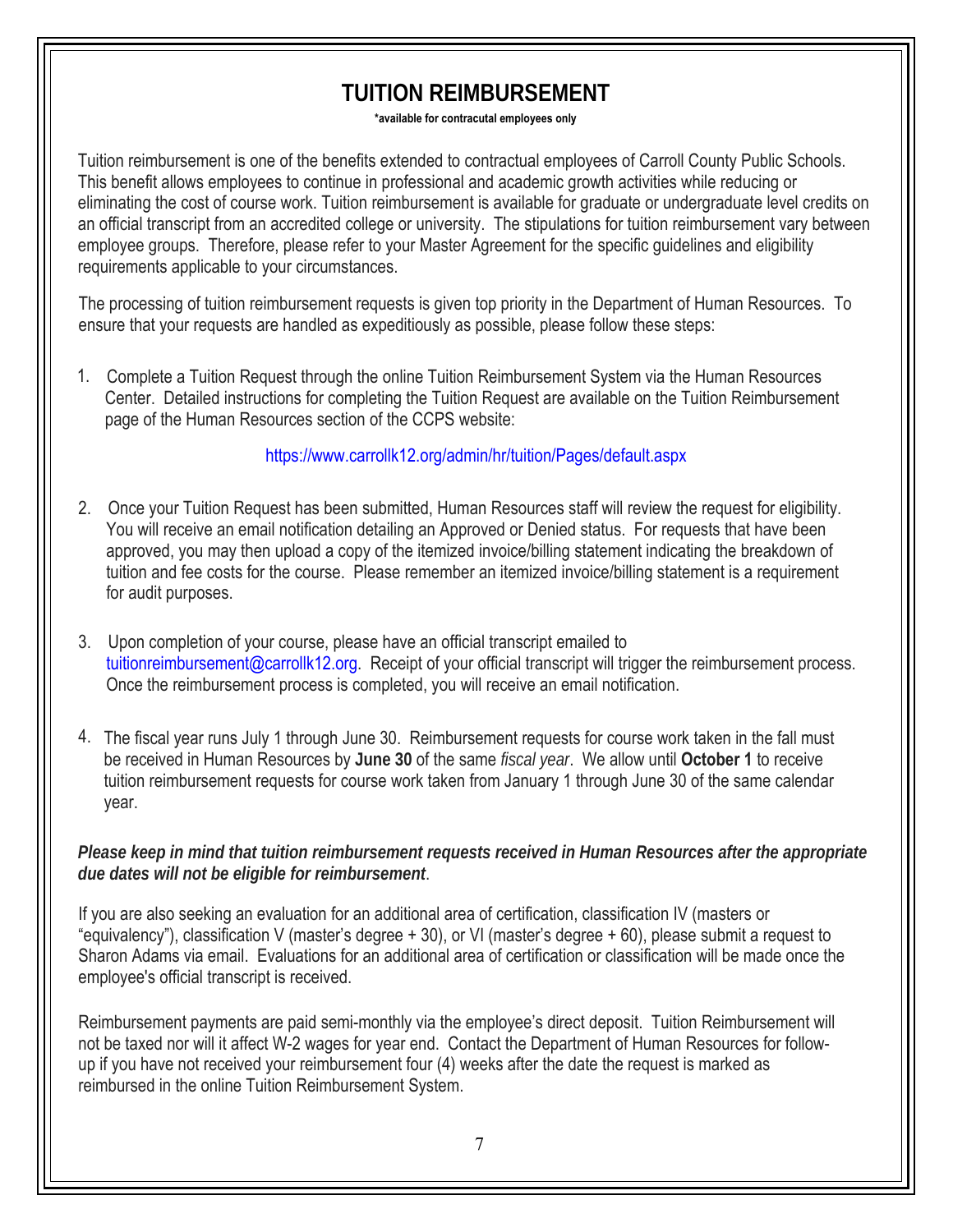## **EMPLOYEE LEAVE BENEFITS**

**\*available for contractual employees only**

- **Sick Leave** is granted at the rate of one (1) day per contract month and may be accumulated to the amount earned. An employee's sick leave may be used for illness in the immediate family in accordance with the negotiated Master Agreement.
- **Transfer of Sick Leave** for employees entering Carroll County directly from another Maryland system will be accepted without limit.
- **Personal Business Days** are granted to a maximum of three (3) days per year. Unused days will be transferred to accumulated sick leave at the end of the school year. (Please see your Master Agreement for specific details or limitations.)
- **Bereavement Leave** is granted without loss of pay according to the negotiated Master Agreement.
- **Vacation Leave** is earned by twelve-month employees. Please refer to the appropriate Master Agreement for detailed information.

## **LEAVE OF ABSENCE EXCEPTIONS TO THE CONTRACT**

The Master Agreement restricts the way in which some leave may be used. For example, the Agreement does not permit employees to use personal business days preceding and/or following a school holiday or the first duty day and the final duty day of school.

Carroll County Public Schools recognizes that there may be emergency situations where an employee must take time off from work which would be contrary to the Master Agreement. These requests must be made in writing.

The letter must describe the reason for the requested leave, the dates the employee wants to take off, any personal time to be applied, and any additional pertinent documentation. The letter should be addressed to the Director of Human Resources but must first be directed to the principal or other cost center administrator to whom the employee may report. If the absence does not present a hardship, the administrator will forward the letter to the Director of Human Resources who will make the final decision

Approval or disapproval will be based on several factors which may include: the reason for the request, length of leave, specific dates, and the availability of substitutes, if required. Non-compensatory leave may be granted when an employee has exhausted other appropriate leave. The employee will receive a response in writing from the Director of Human Resources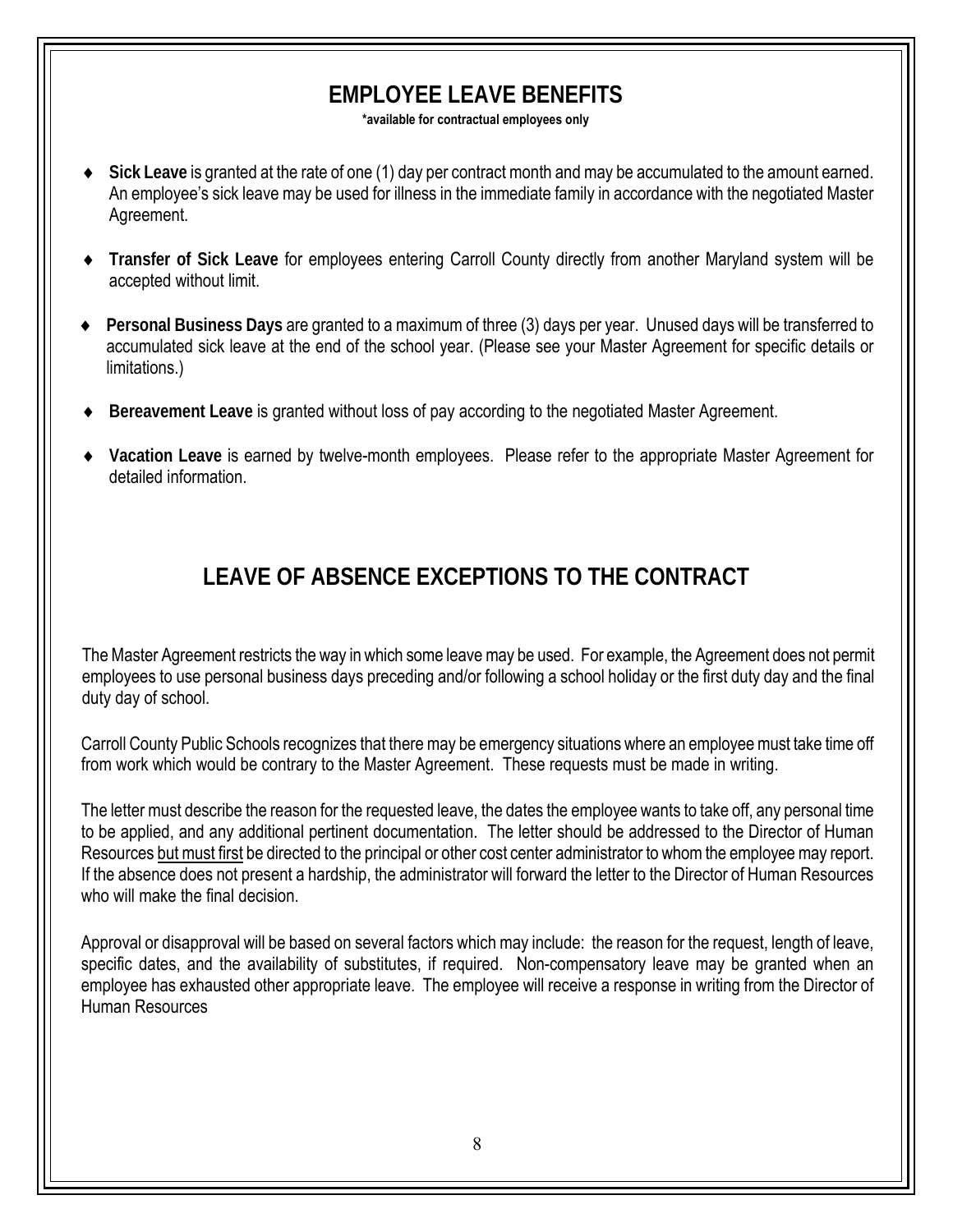## **LIBERAL LEAVE PROCEDURES**/**12-MONTH EMPLOYEES**\*

- 1. The Superintendent of Schools or designee will announce the time period for which "Liberal Leave" is in effect.
- 2. "Liberal Leave" is defined as a liberalization of existing leave policies. Twelve-month employees who are unable to transport themselves to work due to extreme weather conditions or other emergency conditions have permission to use a leave day (vacation day or personal business day) without prior authorization from their immediate supervisor.

However, employees must notify their immediate supervisor of their intention to use a leave day. These procedures include the day prior to or following a holiday.

3. Leave days used for "liberal leave" must be taken in half or full day increments.

\* **These procedures do not include emergency staff (all maintenance & custodial personnel).** During extreme weather conditions or other emergency situations, plant maintenance and operations employees are expected to report to work on time for their normal shift or on an altered emergency shift. Altered emergency shifts are determined at the discretion of the building principal or immediate supervisor.

When there is a release from duty for twelve month employees due to emergency conditions, emergency staff will be allowed to take compensatory time at a later date or at a time mutually agreed upon between the employee and his/her supervisor.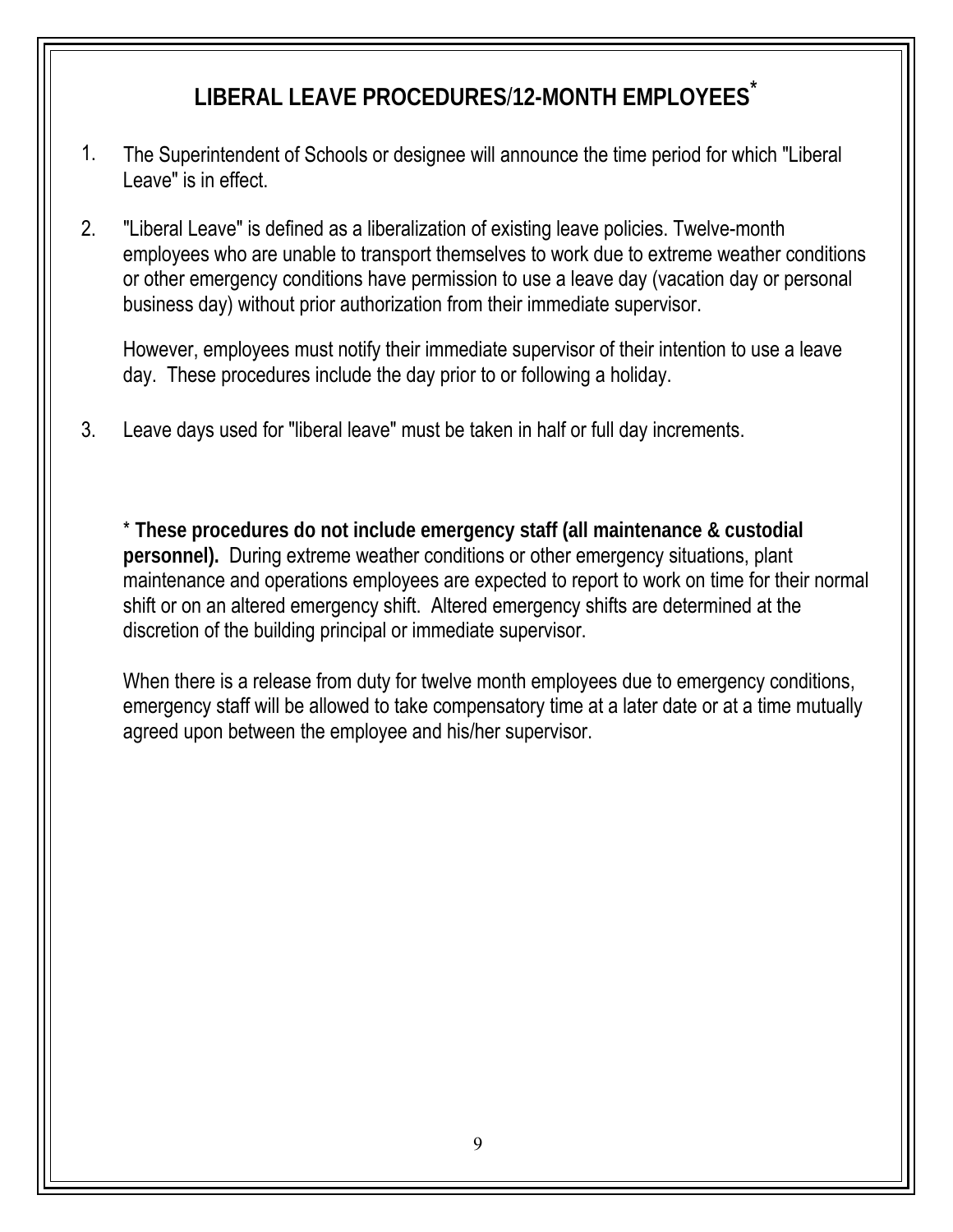## **EMPLOYEE ASSISTANCE PROGRAM**

Carroll County Public Schools has established a service to help our employees and their families resolve problems encountered in everyday life. The Employee Assistance Program (EAP) is provided by an independent agency to assist employees in dealing with a variety of problems that may be upsetting their personal life, their job or their family.

- *Who?* All employees and their families can receive assistance through EAP.
- *What?* Assistance can be obtained in marital and family problems, drug and alcohol abuse, care and concern of aging parents, stress, financial and legal problems, eating disorders, etc.
- *Where?* The EAP is a program of Deer Oaks EAP Services. The agency's professionally trained counselors have Master's degrees and are licensed. Each counselor has broad training and experience in working with persons with individual, family, and chemical dependency problems.
- *When?* Assistance is available 24 hours per day by calling 1-866-327-2400 24 hours a day, seven days a week. Simply give your zip code, name and telephone number. You will be connected to a Deer Oaks counselor's office or the counselor will contact you directly.
- *How?* By calling 1-866-327-2400 and asking to speak to the Employee Counseling Program. A social worker will arrange an appointment at one of their counseling offices after normal working hours.

1-866-327-2400 eap@deeroaks.com www.deeroakseap.com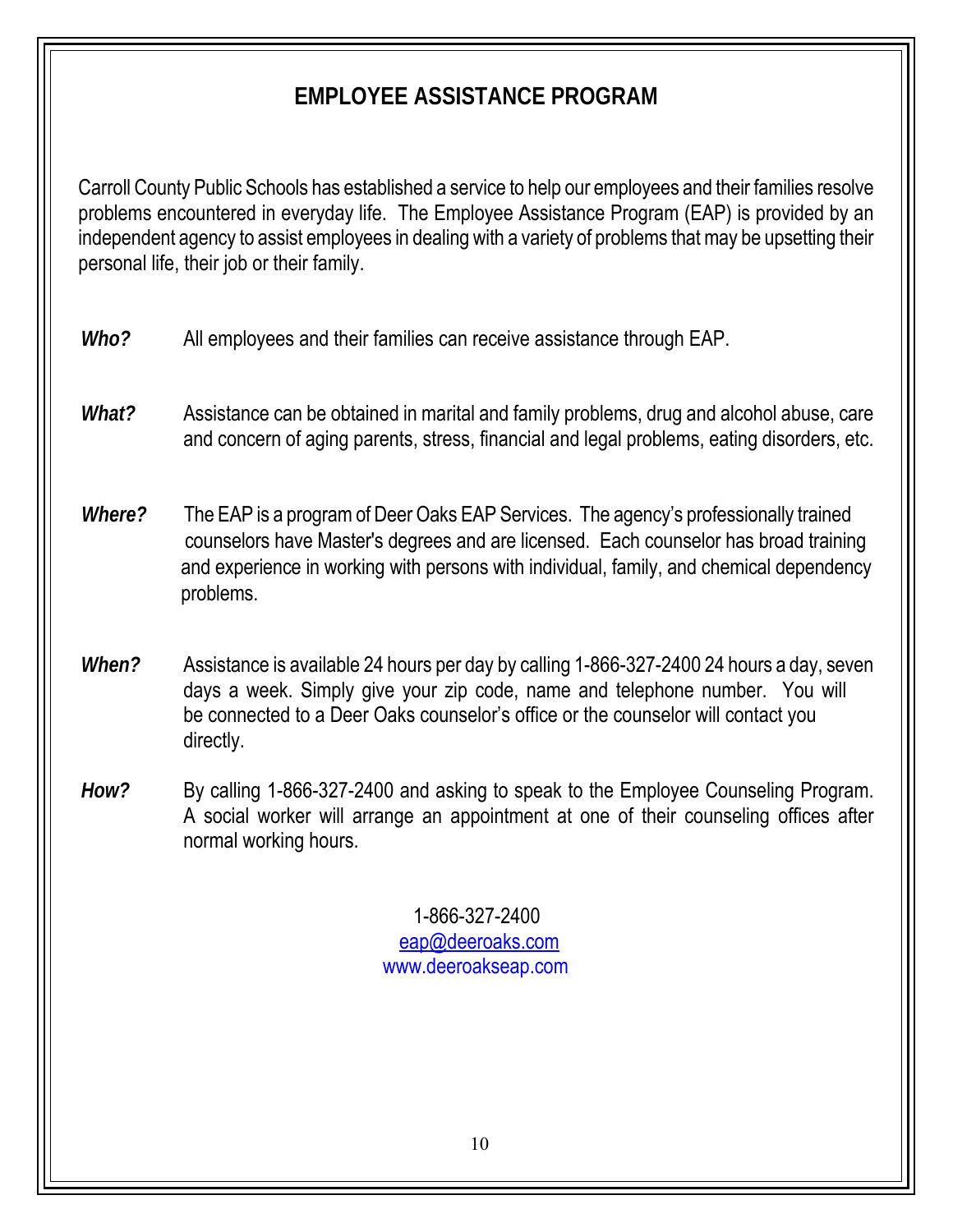## **EMPLOYEE SICK LEAVE BANK**

**\*available to contractual employees who are .6 FTE or greater**

The purpose of the Classified and Professional Sick Leave Banks is to provide paid sick leave to members of the Banks in cases of incapacitating personal illness. Sick Leave Bank grants may only be used after all accumulated leave has been used. The definition of sick leave shall be: leave that is granted to a member whom, through personal illness, injury, or quarantine, is unable to perform the duties of his/her position. This does not cover cosmetic or elective surgery.

The existence of the Sick Leave Banks and participation by a unit member in the appropriate Bank does not negate or eliminate any other sick leave policies of Carroll County Public Schools, nor does it in any way negate the rights of individual unit members who participate in the Bank to other sick leave benefits.

The Sick Leave Bank may only be used for the contributor's own personal illness; it may not be used for illness of other members of the contributor's family, or by the contributor to remain away from his/her position in order to assist a member of his/her family who is ill.

All employees of the Carroll County Public Schools who earn sick leave are eligible to participate in the appropriate Sick Leave Bank. Participation is voluntary, but requires contributions to the Bank. Only contributors will be permitted to use the Bank for payment for qualifying incapacitating personal illness occurring on regularly scheduled duty days.

It is the philosophy of the Sick Leave Bank to encourage employees to return to work as soon as the doctor approves and releases the employee to do so. Individuals who have been on a grant of at least 20 days, and whose doctor indicates they may return to work half time, may continue to receive approved grant days (half-time).

An employee shall be required to seek accommodations in order to return to work on a full or part time basis at the earliest possible date provided the accommodation requested is a reasonable accommodation, as determined by Carroll County Public Schools.

For more information and procedures for applying for Sick Leave Bank grants, please refer to the appropriate Sick Leave Bank Handbook or contact your bargaining unit representative. You may also contact the Benefits Administrator in the Department of Human Resources.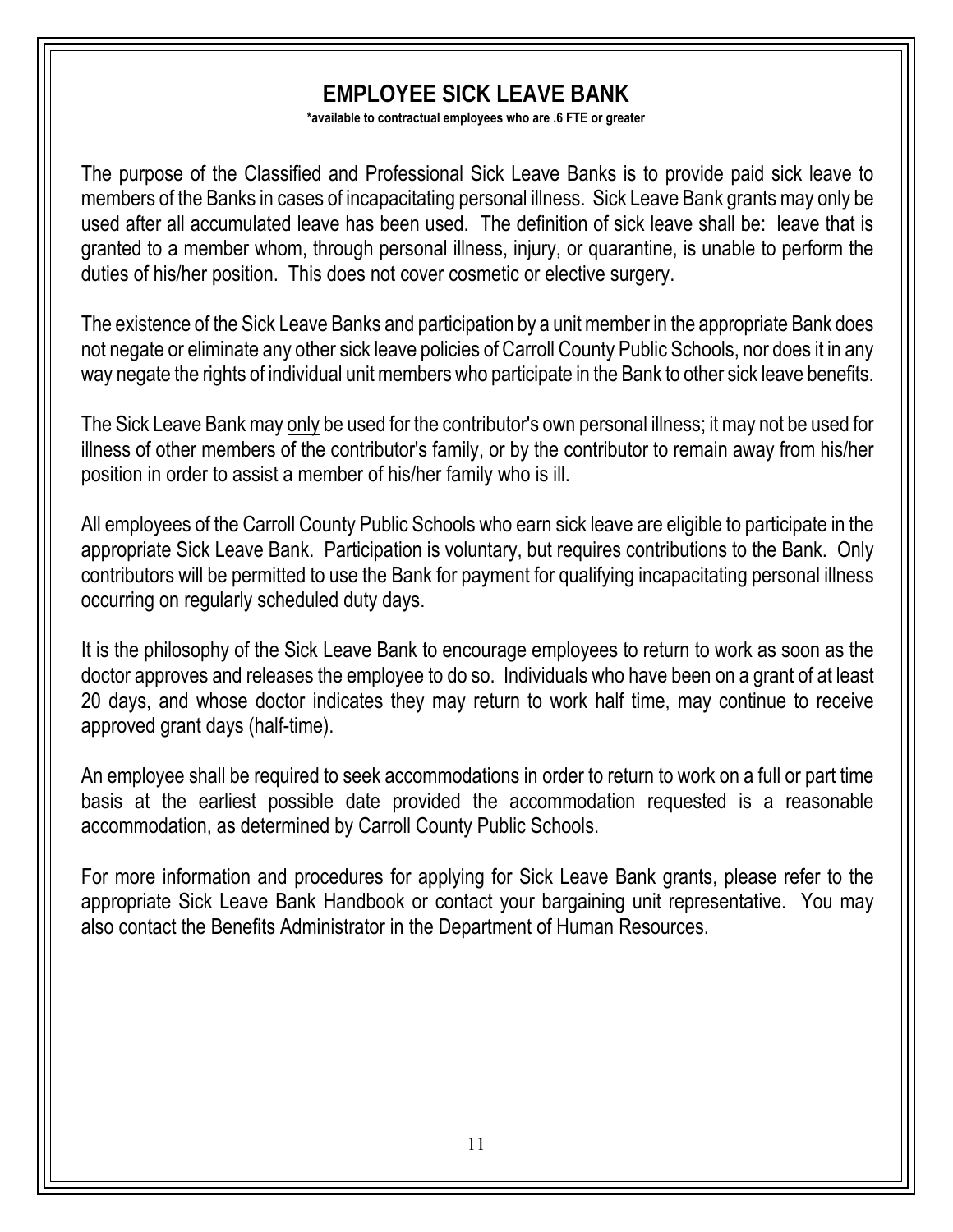## **FAMILY & MEDICAL LEAVE ACT**

The Family and Medical Leave Act of 1993 (FMLA) legislation was signed into law on February 5, 1993. Generally the law allows eligible employees to take up to 12 weeks of unpaid leave per year for reasons related to family and medical illness. Specifically, eligible employees of the Board may take family and medical leave because of a:

- birth or placement of a child for adoption or foster care;
- need to care for the employee's spouse, son, daughter, or parent who has a serious health condition; or serious health condition that prevents the employee from performing the essential functions of the employee's job (including work related injuries compensable under Worker's Compensation benefits);
- need to care for employee's spouse, son, daughter, parent or next of kin who is a covered service member of the Armed Forces, National Guard or reserves who has serious illness or injury resulting from active duty
- need to be absent due to qualifying exigencies arising out of an employee's spouse, son, daughter, or parent being activated to duty or notified of an impending call or order to active duty in support of a contingency operation. This applies for service members of the National Guard or reserves only, not active Armed Forces service members.

An eligible employee is one who has been employed by the Board of Education for at least 12 months; **and** been employed as a .6-time (or more) employee who has worked at least 1,250 hours during the 12-month period immediately preceding the commencement of the leave.

#### *Family and Medical Leave under this law is unpaid.*

The total time an employee may use for FML is 12 weeks. This period includes any sick leave, personal business days, vacation days, or any other paid leave employees are granted by the Board of Education for purposes of family or medical leave. Employees who have not accumulated 12 weeks of leave may apply for unpaid Family and Medical Leave for the balance.

Eligible employees must notify the Department of Human Resources, in writing, that they wish to apply for FML. When the leave is foreseeable, employees must give written notification to the Department of Human Resources at least 30 days prior to the commencement of the leave if the leave is based on an expected birth, placement of a child in adoption or foster care, or planned medical treatment for the serious health condition of the employee or family member.

Employees applying for FML will be **required** to provide medical certification to support any requests for use of FML because of a serious health condition. Additionally, the Board may require a second or third medical opinion (at the Board's expense) to support the request. Further, the Board will require the employee on FML for personal illness to provide a medical fitness report prior to returning to work. Failure to provide adequate medical certification will result in a denial of reinstatement of employment until such certification is provided by the employee.

Employees on FML will continue to receive the same benefits as they would if they were working. Employees will be billed for the normal contributions they were making to maintain these benefits. Those employees who choose to stay at home with a newborn child at the conclusion of FML will be required to reimburse the Board for all premiums paid by the Board to maintain the employee's fringe benefits during the period of FML.

For more information and procedures for applying for FML, write to the Department of Human Resources.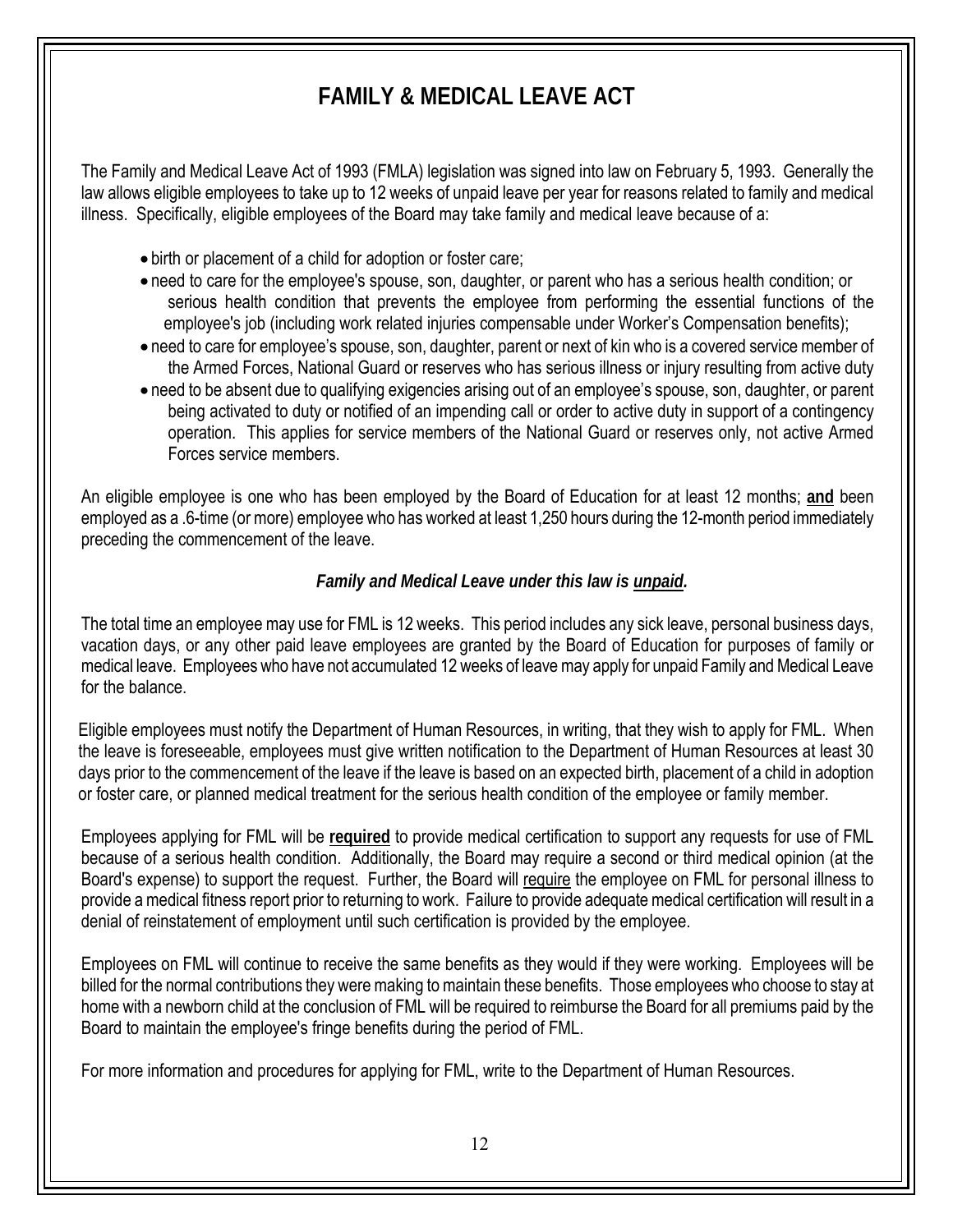## *SECTION II: EMPLOYMENT ISSUES*

*Federal and state laws, as well as Board of Education policies, compel Carroll County Public Schools to comply with numerous employment mandates. The school system, as an employer, must demonstrate that all employees have received information and/or training dealing with these mandates.* 

*This section of the Handbook presents you with some extremely important information affecting your employment. You, as an employee, are responsible*  for reviewing these materials and to be aware of your responsibilities in *complying with these issues.*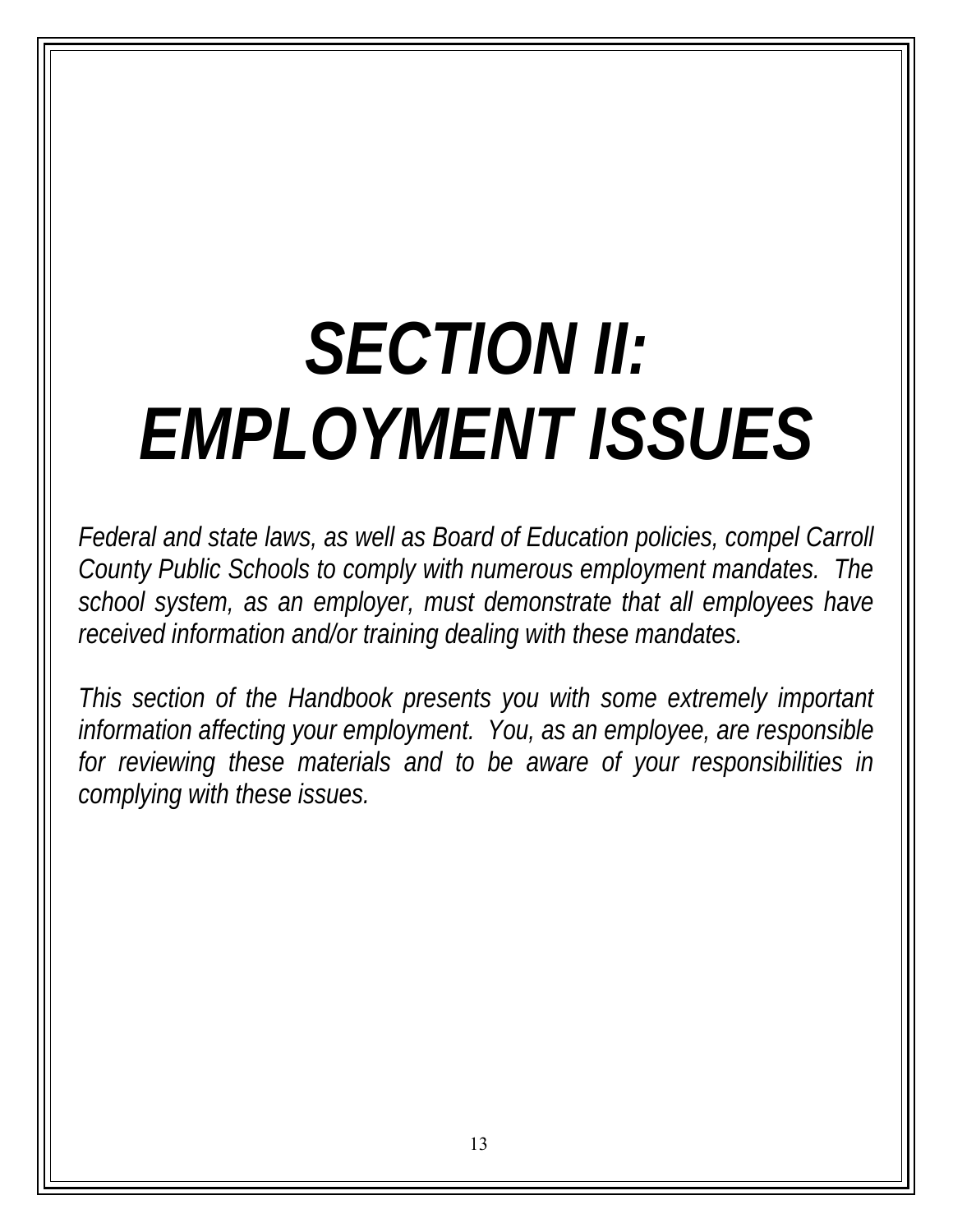## **CHILD ABUSE, CHILD NEGLECT & DATING STUDENT RELATIONSHIPS**

These regulations regarding employees support Carroll County Board of Education Policy entitled, "*Child Abuse - Child Neglect - Staff Dating Students*." Additional administrative regulations related to this policy and students are found in the Student Services Handbook.

#### **I. Child Abuse**

Maryland's Family Law Article, Title 5, Subtitle 7, has as its purpose the protection of children from physical abuse and neglect by early intervention. The law specifies that reporting of known or suspected physical or sexual abuse is the responsibility of any health practitioner, educator, human service worker, or law enforcement agency or officer. The law states persons who have "reason to believe that a child has been subjected to abuse or neglect shall notify the Department of Social Services or the appropriate law enforcement agency." In the making of a report in good faith, the law provides immunity from civil liability or criminal penalty. The report should be made orally to either the local Department of Social Services or to the appropriate law enforcement agency. In addition, a written report must be made within 48 hours on a special form available from the local Department of Social Services. Child abuse or neglect can be life threatening and should be considered as a possibility with students about whom there is concern.

#### **II Child Neglect**

The provisions of the Family Law Article dealing with child neglect require that every health practitioner, educator, human service worker, and law enforcement agency or officer make an oral or written report of a child believed to be a neglected child to the local Department of Social Services. The written report must be made within 48 hours after the occurrence of the contact with the neglected child. In addition, a person acting in his/her capacity as a member of the staff of a hospital, public health agency, child care institution or school, shall notify the head of his/her institution or his/her designee.

#### **III. Dating or Sexual Relations Between Staff and Students**

The relationship between staff and students is to be of a professional nature. Because school personnel have the responsibility for the supervision of children, teachers' and other staffs' interactions with students should remain clearly within the appropriate confines of a professional staff/student relationship. Therefore, asking for a date, dating, or exploiting the teacher/student relationship by soliciting or actually engaging in sexual relations are not to occur between Carroll County Public Schools' employees/substitutes and students.

A. Dating may include, but is not necessarily limited to, a social appointment, engagement, or occasion, preplanned or not, between persons for social or sexual gratification. Dating also may include occasions where the sole or major purpose is for personal pleasure.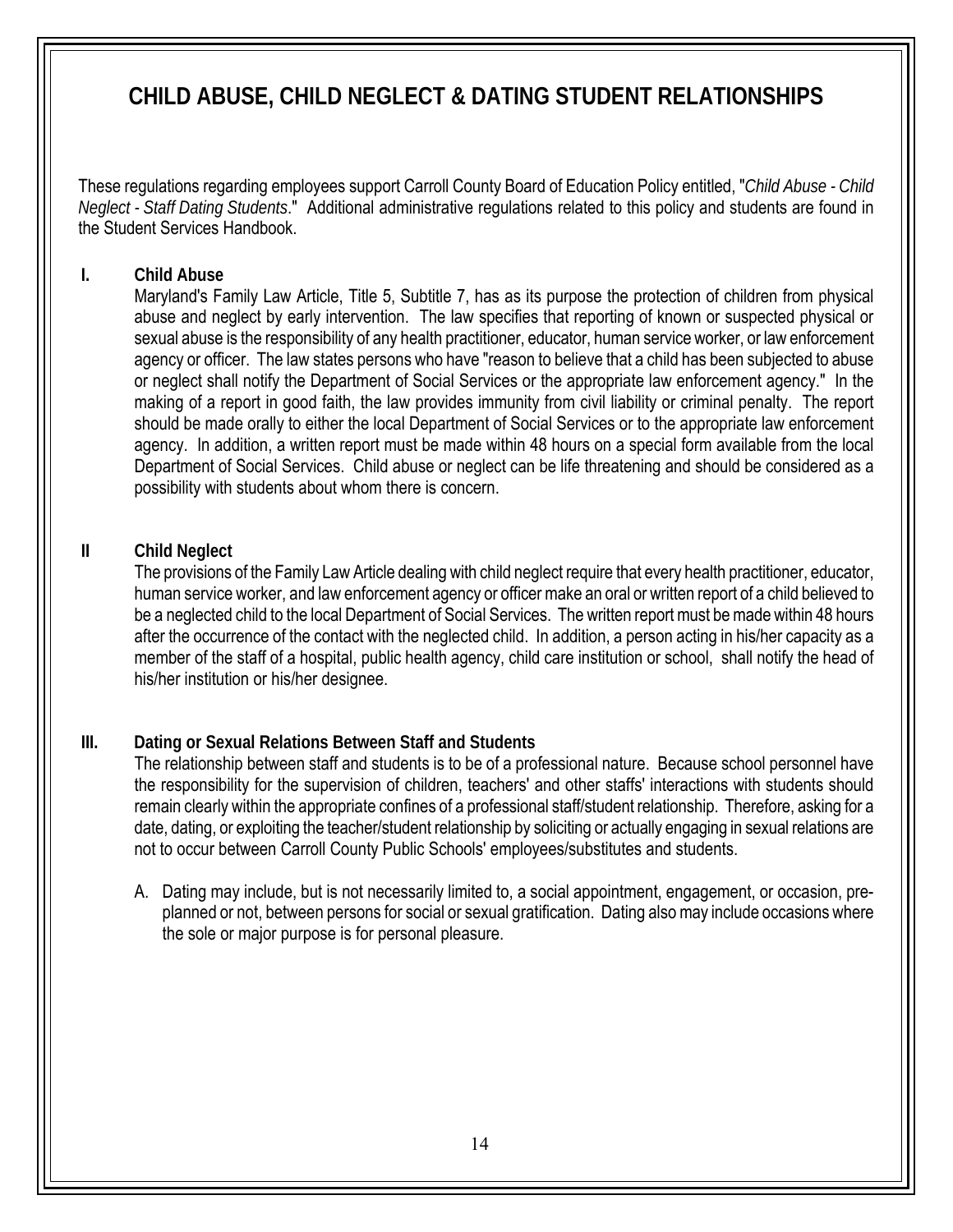#### **III. Dating or Sexual Relations Between Staff and Students (Continued)**

- B. Sexual relations may include, but is not necessarily limited to, sexual contact or conduct, in person or through communication, occurring between or involving 2 or more persons. Examples include:
	- $\triangleright$  inappropriate touching or fondling
	- $\triangleright$  intimate kissing
	- $\triangleright$  phone calls, letters, or tapes of a sexual nature
	- allowing, permitting, encouraging, or engaging in obscene or pornographic discussion, display, or photography
	- $\triangleright$  accepting or giving gifts of a sexual/intimate nature
	- $\triangleright$  filming or depiction of a child as prohibited by law
	- $\triangleright$  communications that include sexual innuendos
	- $\triangleright$  any kind of sexual penetration; sexual molestation; sexual exploitation; sexual intercourse
- C. Employees/substitutes may not ask for a date, go out on a date, nor have sexual relations with any student or potential student. [This statement applies to all students or potential students through high school graduation or age twenty-one. (Twenty-one is the age at which a person may not return to high school as a student.) It also applies to teachers of adult education classes and their students, unless the teacher and student are married to one another.] Should compliance not occur, an employee is subject to disciplinary action. Principals and other administrators shall inform staff that this regulation is in effect.

Should an administrator have reason to believe that dating or sexual relations between students and an employee has occurred, the Director of Student Services and the Child Abuse & Sexual Assault Unit of the Maryland State Police (CASA) shall immediately be contacted. The Director of Student Services shall notify the Director of Human Resources and the Director in the division where the employee reports.

The Directors will recommend to the Superintendent disciplinary action to be considered. If given permission to do so by the investigating agency the school administrator will promptly inform the student's parent(s) of the situation and the referral to the investigating agency. Recommended disciplinary action could include one or more of the following:

- $\triangleright$  verbal reprimand
- $\triangleright$  written reprimand
- $\triangleright$  suspension with or without pay
- $\triangleright$  dismissal
- $\triangleright$  loss of certification

Information given to the public related to disciplinary action against an employee for dating or having sexual relations with a student will comply with §10-616 of the Annotated Code of Maryland which prohibits disclosure of information from an employee's personnel file.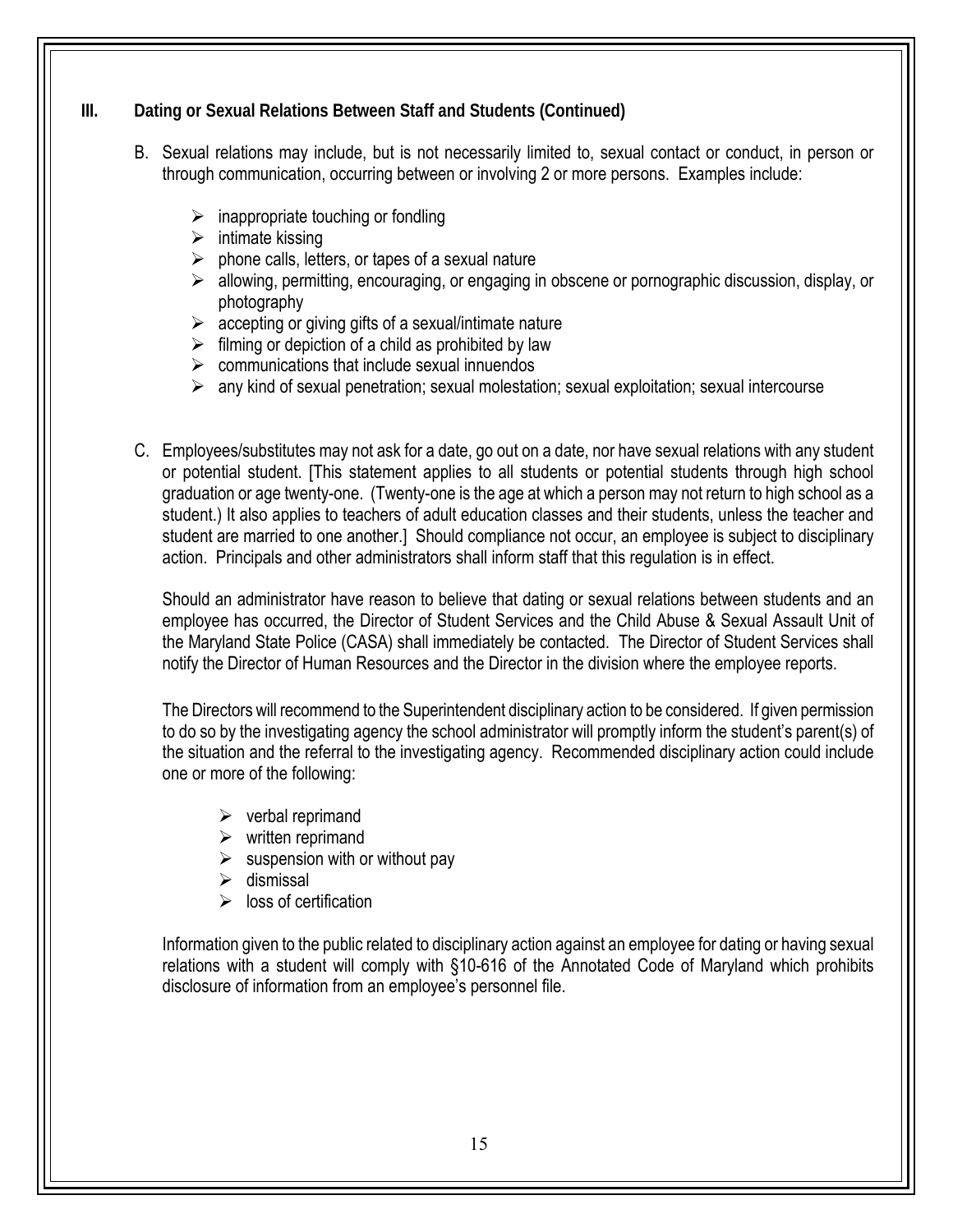#### **III. Dating or Sexual Relations Between Staff and Students (Continued)**

- D. When a staff member/substitute is a suspected or actual child abuser, an investigation by the school may not occur until cleared to do so by Protective Services or the Maryland State Police (as established by the Office of the Attorney General, December 17, 1991). The appropriate Directors will determine whether sufficient reason exists to recommend to the Superintendent any disciplinary action prior to, during, or at the conclusion of any investigation by Protective Services/State Police or the school system's own investigation. Items to be considered prior to a recommendation include:
	- $\triangleright$  information known or alleged
	- $\triangleright$  effect of information on the employee's ability to perform job assignments
	- ▶ conclusions of Protective Services/State Police investigation
	- $\triangleright$  conclusion of school system's investigation

The Department of Human Resources shall provide each new staff member/substitute with information concerning child abuse/neglect, staff's obligation to report suspected abuse/neglect, and how such a report is to be made. The community may be informed by means of the school calendar, PTA meetings, school newsletters, or handouts. In addition, principals should advise staff to consult with an administrator in advance regarding staff/student interactions that could be interpreted as social events. Staff should be aware that, since school personnel have the "responsibility for supervision of a child," all interactions with students should remain clearly within the appropriate confines of a professional teacher/student relationship. Activities, engaged in with students, that could place a staff member in jeopardy of being reported for, and possibly found guilty of, child abuse include:

- $\triangleright$  striking a child
- $\triangleright$  making sexual innuendos or sexual advances to students
- $\triangleright$  engaging in physical contact of a sexual nature with students
- $\triangleright$  initiating, encouraging, or engaging in obscene or pornographic discussions or displays with students
- $\triangleright$  engaging in sexual exploitation of the teacher/student relationship
- $\triangleright$  accepting or giving gifts of a sexual/intimate nature
- $\triangleright$  dating or requesting dates with students
- $\triangleright$  accepting student offers of sexual favors

In addition, staff should be aware that Board policy prohibits dating or sexual relations between staff and students.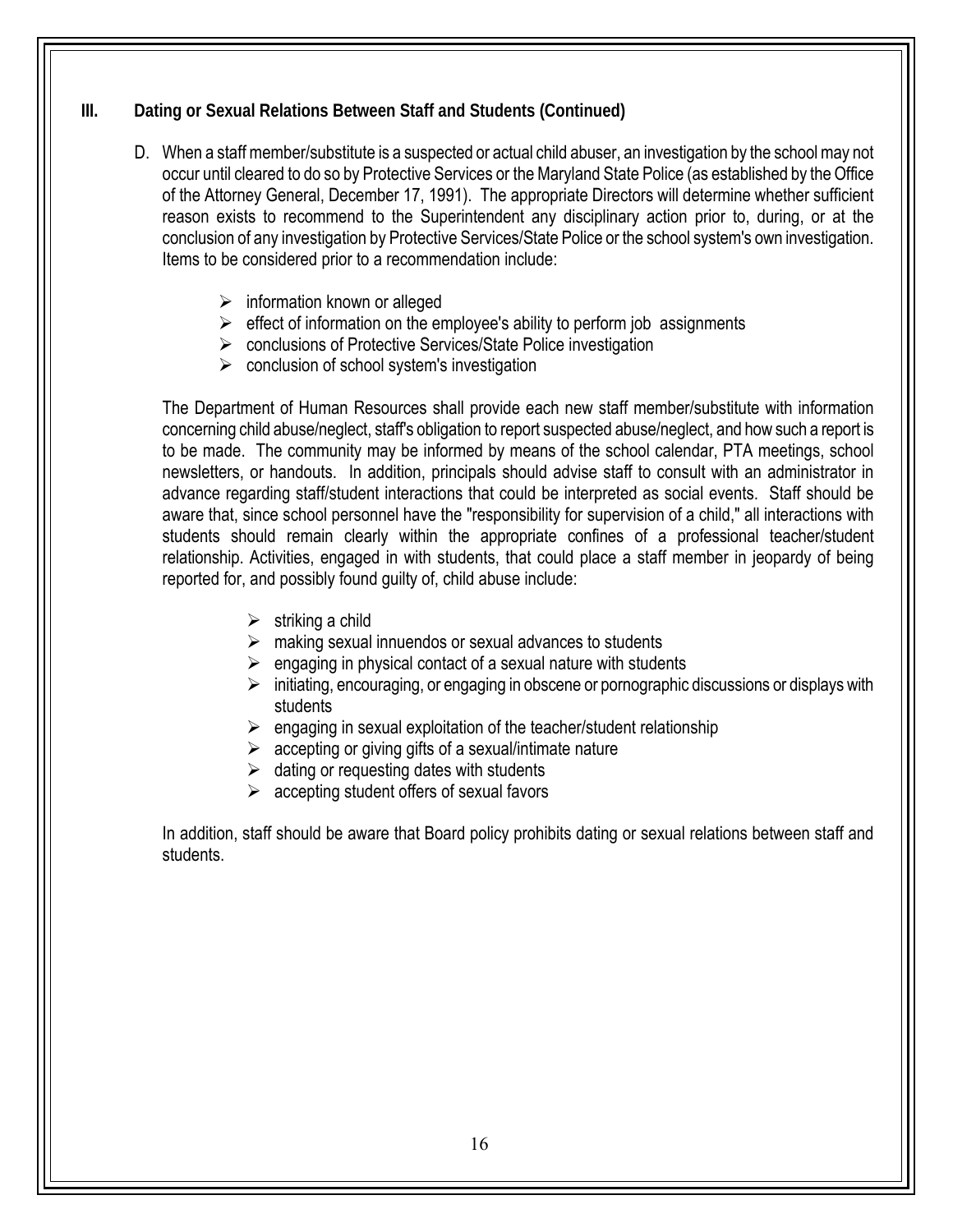## **SEXUAL HARASSMENT COMPLAINTS**

The Carroll County Board of Education recognizes that harassment on the basis of sex is a violation of both federal and state employment discrimination laws and board of education policies. Further, the Board believes that sexual harassment is both morally wrong and offensive and will not tolerate such conduct on the part of any employee, supervisor, manager, administrator, or visitor. It is the Board's intent to provide to all employees a work environment free from sexual harassment.

Any employee with a complaint of sexual harassment should follow the complaint procedure. All complaints of sexual harassment will be investigated and promptly resolved.

#### 1. *Definition*

Sexual harassment consists of unwelcome sexual advances, requests for sexual favors, and other verbal or physical conduct of a sexual nature when:

- $\triangleright$  submission to such conduct is made a term or condition of an individual's employment;
- $\triangleright$  submission to or rejection of such conduct is used as the basis for employment decisions affecting such individual; or
- $\triangleright$  such conduct has the purpose or effect of unreasonably interfering with an individual's work performance or creating an intimidating, hostile, or offensive work environment.

Forms of sexual harassment include the following:

- $\triangleright$  verbal harassment, such as derogatory comments, jokes, or slurs;
- $\triangleright$  physical harassment, such as unnecessary or offensive touching, or impeding or blocking movement;
- $\triangleright$  visual harassment, such as derogatory or offensive posters, cards, cartoons, graffiti, drawings, or gestures.
- 2. *Complaint Procedure* Any employee who has a complaint of sexual harassment at work by anyone, including supervisors, co-workers, or visitors, must bring the problem to the attention of responsible Board of Education employees. Employees may bring their complaint to their supervisor or to the Director of Human Resources. All complaints will be promptly handled and investigated by the Director of Human Resources or the Director's designee. Should the complaint involve supervisory personnel in the Department of Human Resources, the complaint will be investigated by the Assistant Superintendent of Administration.
- **3.** *Confidentiality* Confidentiality will be maintained to the extent possible.
- **4.** *Disciplinary Action -* Any employee or administrative personnel found to be responsible for sexual harassment will be subject to disciplinary measures and corrective, remedial action will be taken to eliminate the harassment. Failure by staff to address and/or report incidents of sexual harassment will result in consequences as determined by the Director of Human Resources in consultation with other directors as appropriate.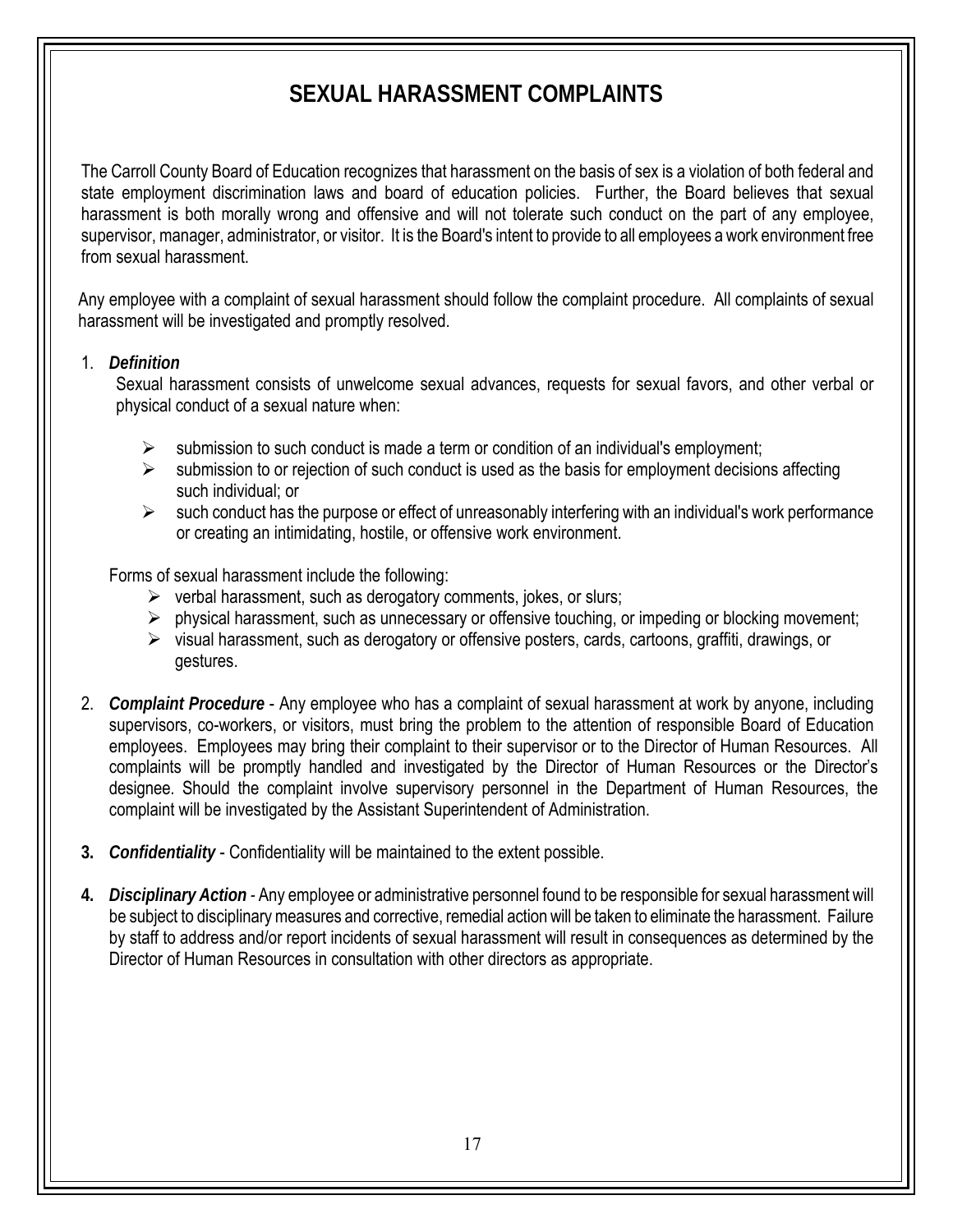## **DRUG/ALCOHOL-FREE WORKPLACE**

The Board of Education of Carroll County is committed to a drug/alcohol-free workplace.

The unlawful manufacture, distribution, dispensing, possession, or use of a controlled substance is prohibited on Board of Education property. Any employee in violation of this policy will be recommended for termination consistent with Board of Education procedures for disciplinary action. In every case, the local or state police will be notified.

Confidential treatment is available for employees. For self-referral, please contact the Employee Assistance Program (EAP) at 1-800-327-2400. An employee convicted of violating a criminal drug statute in the workplace must notify the Board of Education, Department of Human Resources within three (3) business days of such conviction. The Board of Education shall notify the appropriate Federal and State agencies within ten (10) days after receiving notice of such conviction(s).

### **Reasonable Suspicion Drug and Alcohol Testing**

Carroll County Public Schools provides a safe and orderly environment for both students and staff by fostering the well being and health of its employees and its students. A safe environment is jeopardized when drugs and/or alcohol are illegally used or distributed in the workplace. In that regard, this administrative regulation for drug/alcohol testing is established to ensure that a safe working and learning environment is maintained.

The regulation balances respect for employees with the needs of the system to maintain a safe, productive, and drug/alcohol free environment. Its intent is to provide appropriate assistance while sending a clear message that illegal drug use and alcohol abuse are incompatible with the mission of the school system and will not be tolerated.

Carroll County Public Schools maintains an Employee Assistance Program (EAP) to provide employees with no cost confidential counseling in a variety of areas. Employees are encouraged to contact the EAP or one of the agencies in the community when seeking help for drug/alcohol or related problems.

## **TOBACCO-FREE ENVIRONMENT**

The Board of Education of Carroll County is committed to providing employees, students, and visitors with a safe and healthy environment. It is also in the educational interest of this Board to set a positive example by its actions. Smoking, second-hand smoke, and smokeless tobacco have been found to pose definite health hazards.

Therefore, the sale or use of tobacco products including electronic cigarettes or vapor type devices is strictly prohibited while on or in property owned, leased, or used by Carroll County Public Schools at all times. This includes facilities and vehicles. There shall be no exceptions.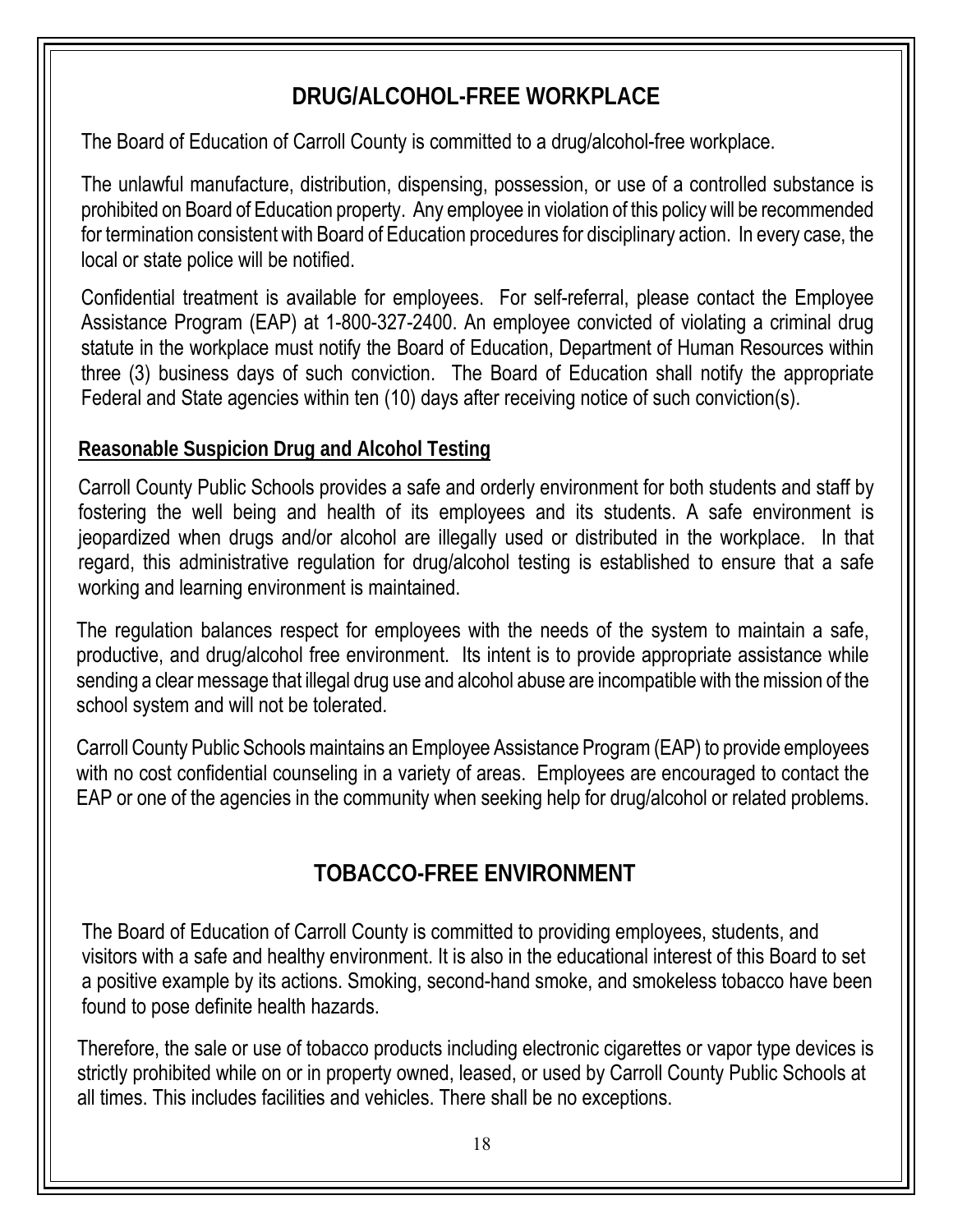## **BLOOD BORNE PATHOGENS**

#### **HBV; HVC; HIV - You and Your Job**

During 1991, the Occupational Safety & Health Administration (OSHA) produced a "standard" on blood borne pathogens that requires universal precautions to become mandatory in settings such as schools and health care facilities.

This information is presented to inform our employees as to the universal precautions necessary to protect them from potentially infectious materials.

We strongly advise that you review this material thoroughly.

#### **HBV; HCV; HIV - Why These Initials Are Important**

These initials stand for three diseases, Hepatitis B (HBV), Hepatitis C (HCV) and Human Immunodeficiency Virus (HIV the cause of AIDS). If contracted, these diseases could have devastating effects on your health and well-being. Listed below are some important facts you should be aware of:

|                                                     | <b>HBV</b> | <b>HCV</b> | HIV |
|-----------------------------------------------------|------------|------------|-----|
| Found in blood and other body fluids                | Yes        | Yes        | Yes |
| Spread through casual contact                       | No         | $No*$      | No  |
| Person may be unaware of infection                  | Yes        | Yes        | Yes |
| A vaccine can provide Protection                    | Yes        | No.        | No  |
| The virus dies very quickly once it leaves the body | No         | No         | Yes |

*\* An estimated 10% of those infected with HCV have no identifiable history of exposure to HCV.* While normal working conditions are generally not conducive to the spread of HBV, HCV, or HIV, measures should be taken to protect yourself as much as possible against any communicable disease. The best way to protect yourself is to practice Standard Precautions.

#### **Recommended Protective Procedures**

- $\triangleright$  The best protection against the spread of disease is good hand washing. Wearing gloves is no substitute. Remember to wash your hands with a disinfectant soap and running water after exposure.
- $\triangleright$  Wear the proper Personal Protective Equipment (PPE) when coming in contact with blood or body fluids possibly containing blood. If gloves or other needed PPE are not available use some barrier to protect yourself from contact (e.g. tissues, paper towels, plastic, articles of clothing, etc.).
- $\triangleright$  When removing used PPE, care should be taken not to touch the outside (contaminated) of the PPE with bare hands.
- $\triangleright$  Trashcans should be lined with plastic bags. Trash should not be dumped. The plastic bag should be tied and removed entirely when disposing of waste materials.
- Any non-disposable objects contaminated with blood/body fluids should be cleaned with an **approved disinfectant**  [a bleach/water solution (1:10) is excellent disinfectant] only in the health suite by the health nurse.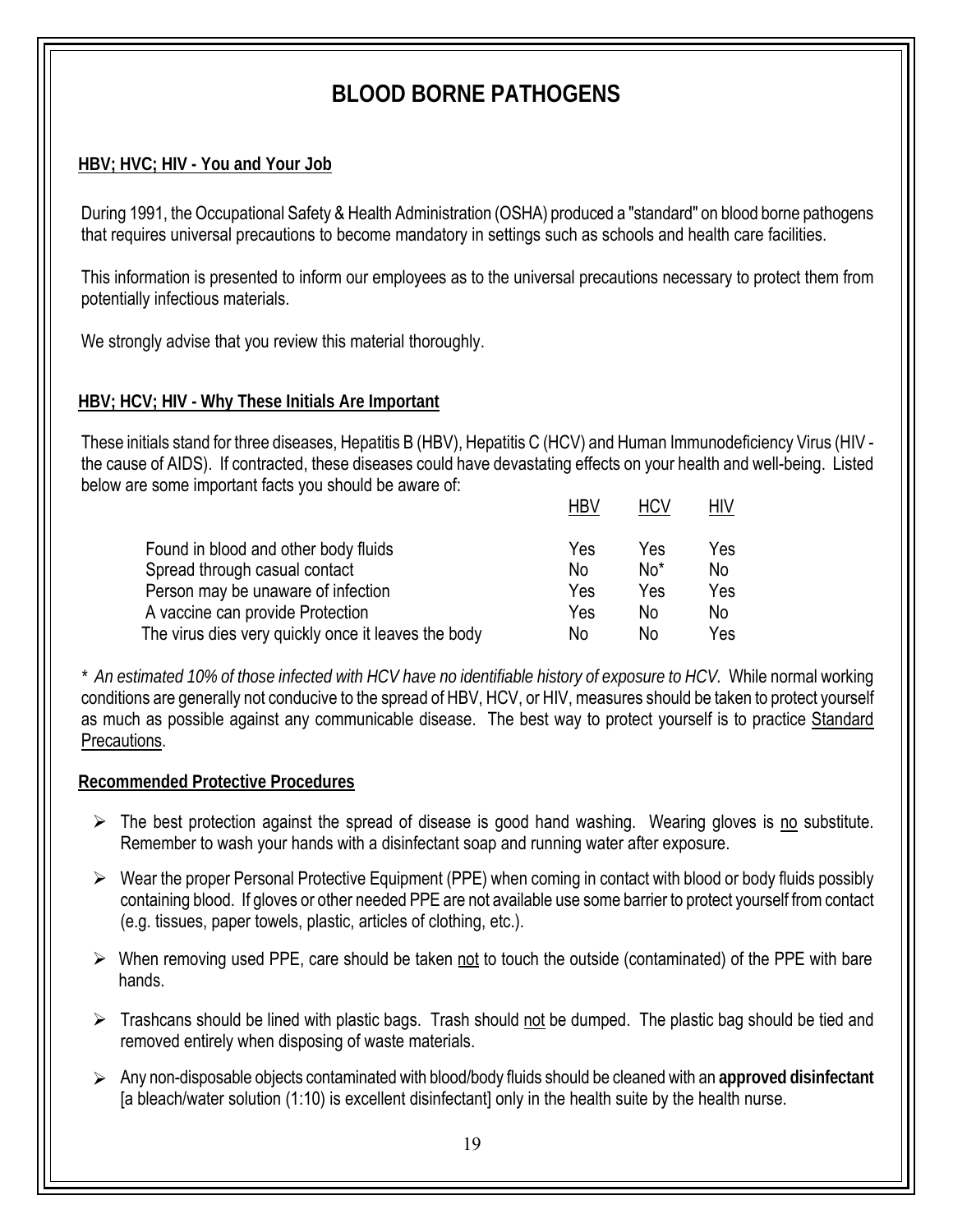$\triangleright$  If soap and running water are not available, use some form of disinfectant wipe or alcohol wipes until a source of soap and running water is available.

If you feel you have had an exposure to blood or blood products on the job, report this to your immediate supervisor. Any questions regarding Hepatitis or HIV may be directed to the Supervisor of Health Services for Carroll County Public Schools, Ms. Filipa Gomes, at (410) 751-3124 or the Carroll County Health Department at (410) 876-4900.

Additional information relating to guidelines for handling exposures to body fluids can be located in the Exposure [Control Plan.](https://www.carrollk12.org/instruction/studentparentresources/Documents/Forms/AllItems.aspx)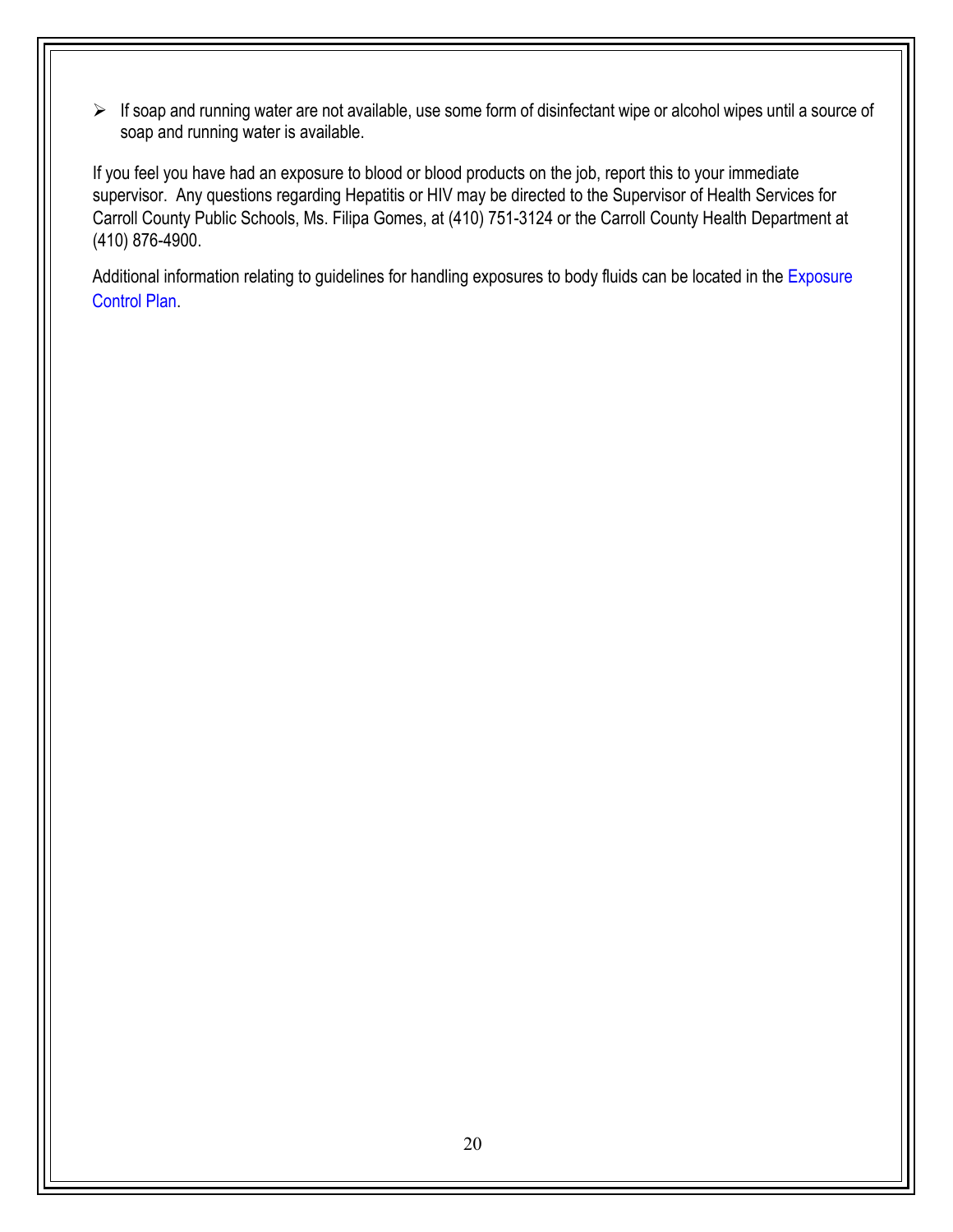## **EMPLOYEE RIGHT-TO-KNOW LAW**

The *Access to Information About Hazardous and Toxic Substance Act,* **the Employee Right-to-Know Law**, gives employees a way to learn about chemical hazards in the workplace and how to work safely with these materials (Article 89, Annotated Code of Maryland, SS 32A - 32N). A copy of this law is available in the Office of the Director of Facilities Management. This law requires employers to inventory and list all hazardous and toxic substances used in the workplace and to collect Material Safety Data Sheets for these substances. Employers must also label or otherwise identify hazardous chemicals. Employees must know how to get information about the hazardous substances in their workplaces and be trained in the safe use of these materials.

A copy of the Board of Education written hazard communication program is available in the Director of Facilities Management Office and all public school offices of the Carroll County Board of Education for review by any interested employee.

Employee Rights - You have a right by law to:

- $\triangleright$  See the Chemical Information list and Material Safety Data Sheets for hazardous substances in your workplace within one (1) day of your request.
- $\triangleright$  Be provided with one (1) copy of the list of substances you use and safety data sheets, or the means to make a copy at no cost within five (5) days of the request.
- $\triangleright$  Be trained on the hazards of the chemicals in your workplace, the appropriate equipment and methods to use to protect you from the hazards and emergency procedures.
- $\triangleright$  Refuse to work with a hazardous chemical if you are denied access to information about that chemical.

Employee Responsibilities **-** The Right-to-Know program takes teamwork. Do your part to work with your employer and co-workers to keep your workplace safe!

- $\triangleright$  Know where to get information about hazardous substances in your workplace
- $\triangleright$  Learn to read and understand labels and Materials Safety Data Sheets
- $\triangleright$  Identify hazards before you start a job
- $\triangleright$  Don't be afraid to ask questions
- $\triangleright$  Keep your work area clean
- $\triangleright$  Use protective clothing and equipment
- $\triangleright$  Don't smoke, eat or drink around hazardous substances
- $\triangleright$  Learn emergency procedures
- $\triangleright$  Follow your employer's procedures for disposal and clean-up
- $\triangleright$  Practice safe work habits at all times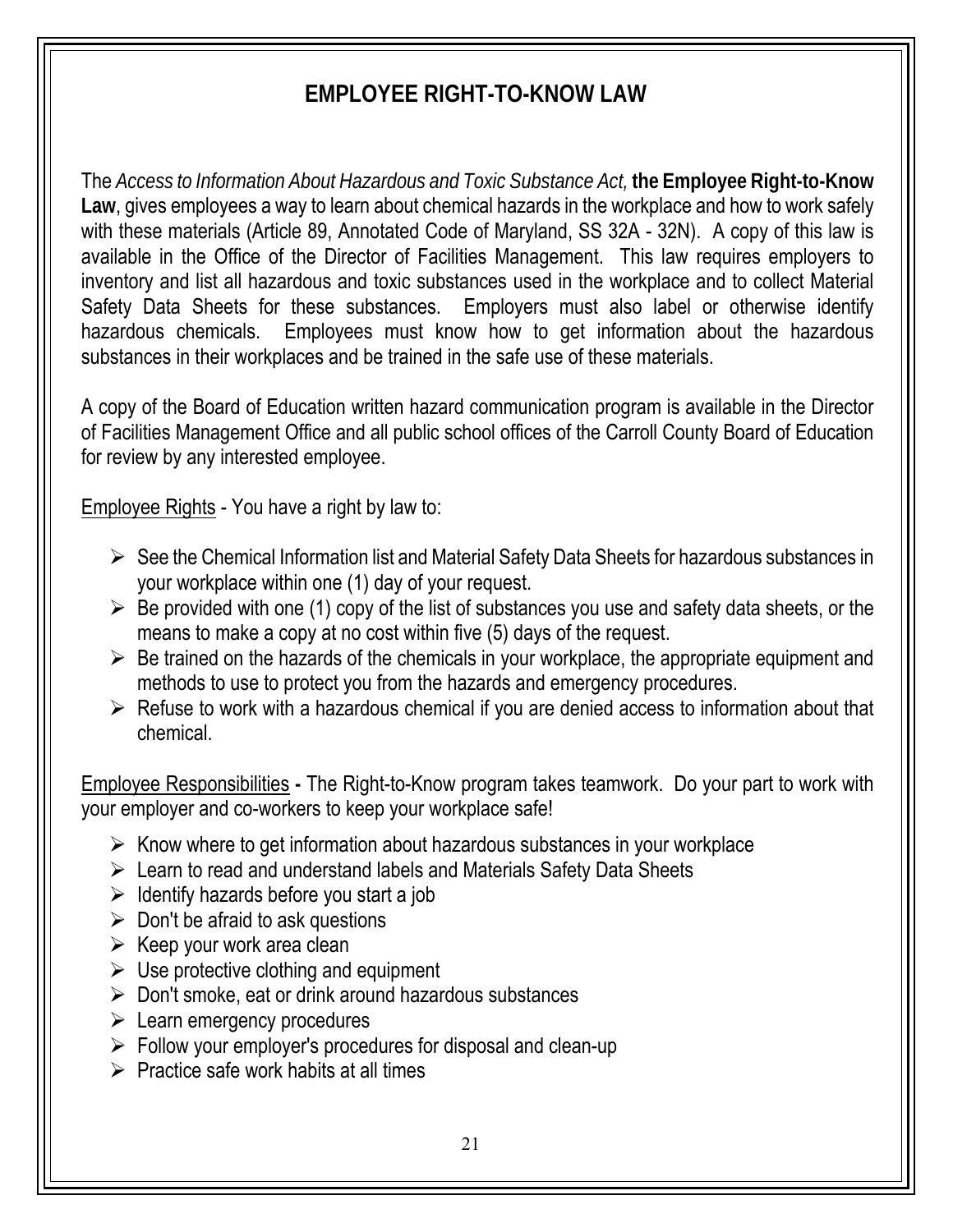## **INTEGRATED PEST MANAGEMENT PROGRAM**

The Integrated Pest Management (IPM) program employed by Carroll County Public Schools uses inspection, monitoring, employee education, and sanitation practices to minimize the use of pesticides in our schools.

Maryland law requires that parents of all elementary students be notified automatically prior to application of any pesticide. Parents of secondary students must request to be placed on a pesticide notification list.

Carroll County Public Schools notifies **all** students and staff 24 hours prior to scheduled applications of pesticides on school property. If an emergency pest control situation arises and a pesticide is used, notification will be made within 24 hours. Space spraying of a pesticide throughout an entire room or area by a fogger or aerosol device requires one week advance notice to all students and staff.

The following is a list of pesticides and bait stations, by common name, that may be used on school grounds:

Copies of material safety data sheets (MSDS) and product labels for each pesticide and bait station used on school property are maintained in the Department of Plant Operations. Persons wishing to review this information should contact the Supervisor of Plant Operations, at 410-751-3470. For additional information about the Integrated Pest Management Program, please contact Raymond Prokop, Director of Facilities Management, 410-751-3177.

Advance Dual Choice **Sulfuramid** Sulfuramid Advance Granular Bait **Abamectin B1** Abamectin B1 Advance Roach Gel **Dinotefuran** Banvel **Banvel Banvel Banvel Banvel Banvel Banvel Dicamba** Boric Orthoboric Acid Drax Ant Gel **Drax Ant Gel** Controller Controller Controller Controller Controller Controller Controller Controller Controller Controller Controller Controller Controller Controller Controller Controller Controller Control First Strike Soft Bait **Difethialone** Gentrol Hydroprene Maxforse FC Bait Station **Fig. 1986** Fig. 2.1 The Station Fig. 2.1 The Station Fig. 2.1 The Station Fig. 2.1 The Station Station Station Station Station Station Station Station Station Station Station Station Station Stati Mother Earth Dust (green product) Diatomaceous Earth Mother Earth Granular (green product0 Boric Acid Phantom **Chlorfenapyr** Chlorfenapyr Roundup Concentrate Glyphosate Glyphosate Spectracide Bug Stop **Permethrin** Spectracide Concentrate Lambda-Cyhalothrin Suspend Deltamethrin TempoSC Beta-Cyfluthrin Termidor SC<br>
Wasp Freeze PT515<br>
Wasp Freeze PT515 Wasp Freeze PT515 <br>Trimec 992 (Broadleaf Herbicide) <br>2, 4-D, DMA, MCPP and Dica Triplet SF (Selective Herbicide) 2, 4-D Macoprop and Dicamba

#### **TRADE NAME COMMON CHEMICAL NAME**

Drione Piperonybutoxide, Pyrethrins, Silicon Gel Hydramethylnon 2, 4-D, DMA, MCPP and Dicamba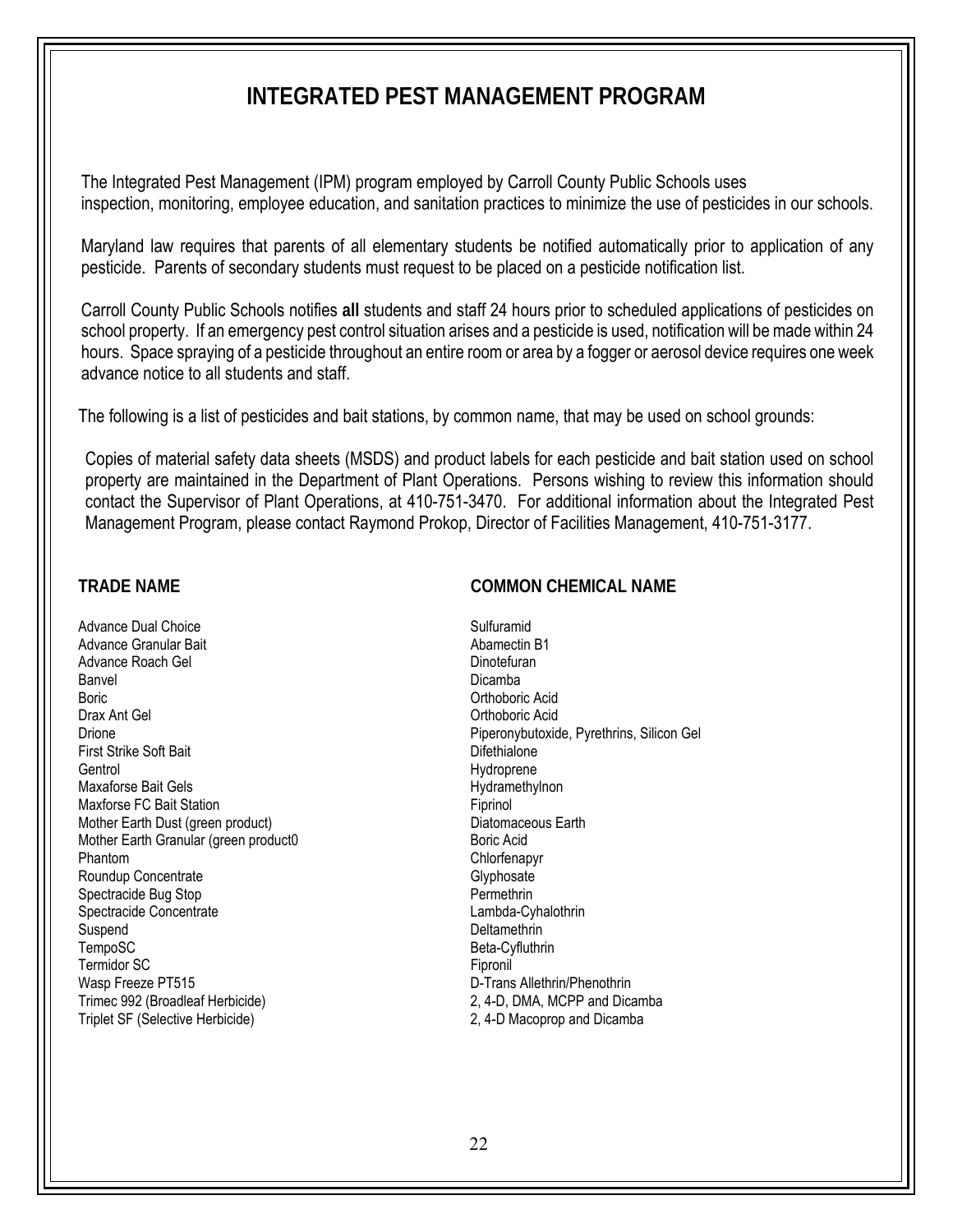## **NOTICE OF NON-DISCRIMINATION**

Carroll County Public Schools (CCPS) is firmly committed to creating equal employment and educational opportunities for all persons with regard to its employment practices and in the provision of services, programs, and activities.

CCPS does not discriminate on the basis of age, color, genetic information, marital status, mental or physical disability, ancestry or national origin, race, religion, sex, sexual orientation, gender identity or gender expression. CCPS provides non-discriminatory access to school facilities in accordance with its policies and regulations regarding the community use of schools (including, but not limited to, the Boy Scouts).

CCPS maintains all of its policies and practices in strict compliance with all applicable Federal and State civil rights laws, including Titles VI and VII of the Civil Rights Act of 1964, Titles I and II of the Americans with Disabilities Act, Section 504 of the Rehabilitation Act of 1973, the Individuals with Disabilities Education Act, Title IX of the Education Amendments of 1972, and Title 20 of the State Government Article of the Annotated Code of Maryland.

No person will be denied admission to any school or to any program or course of study in CCPS on a basis that is contrary to any of the above stated laws.

#### **TITLES VI AND VII OF THE CIVIL RIGHTS ACT OF 1964**

Titles VI and VII of the Civil Rights Act of 1964 prohibit discrimination in the provision of programs and services (Title VI) and in employment practices (Title VII). All students and employees in the CCPS are covered by these laws. They require that the system must provide equal opportunity in admissions, athletics, counseling, access to courses, and employment policies regarding race, color, or national origin.

For questions or concerns regarding Titles VI and VII, please contact one of the following:

Dana A. Falls Director of Student Services 125 North Court Street Westminster, Maryland 21157 (410) 751-3123

Chantress J. Baptist Director of Human Resources 125 North Court Street Westminster, Maryland 21157 (410) 751-3070

#### **TITLES I AND II OF THE AMERICANS WITH DISABILTIES ACT**

Carroll County Public Schools (CCPS) does not discriminate on the basis of disability in employment or the provision of services, programs or activities. Persons needing auxiliary aids and services for communication should contact the Office of Community and Media Relations at 410-751-3020 or publicinfo@carrollk12.org, or write to Carroll County Public Schools, 125 North Court Street, Westminster, Maryland 21157. Persons who are deaf, hard of hearing, or have a speech disability, may use Relay or 7-1-1. Please contact the school system at least one (1) week in advance of the date the special accommodation is needed.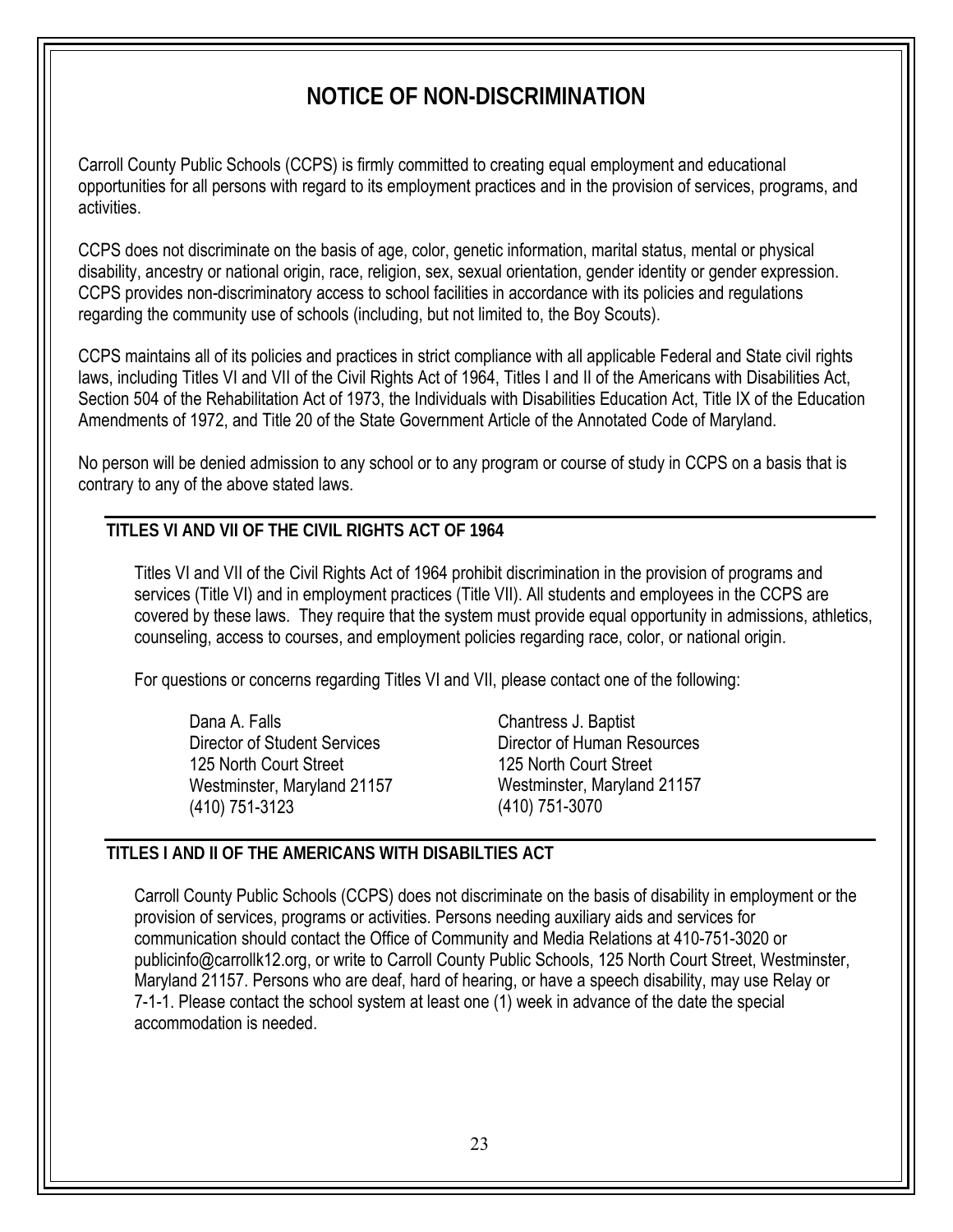Information concerning the Americans with Disabilities Act is available from the Director of Facilities or the Supervisor of Community and Media Relations.

Raymond Prokop Carey Gaddis 125 North Court Street (410) 751-3177 (410) 751-3020

Director of Facilities<br>125 North Court Street<br>125 North Court Street<br>125 North Court Street Westminster, Maryland 21157 Westminster, Maryland 21157

#### **SECTION 504 OF THE REHABILITATION ACT OF 1973**

Section 504 of the Rehabilitation Act of 1973 prohibits discrimination based on disability. Inquiries regarding students' rights related to Section 504 of the Rehabilitation Act of 1973 should be addressed to the CCPS 504 Coordinator. All other Section 504 related questions should be addressed to the Director of Research and Accountability.

M. Dona Foster Supervisor of Research and Accountability 125 North Court Street Westminster, Maryland 21157 (410) 386-1822 (410) 751-3068

Gregory J. Bricca Director of Research and Accountability 125 North Court Street Westminster, Maryland 21157

#### **TITLE IX OF THE EDUCATION AMENDMENTS OF 1972**

Title IX is that portion of the Educational Amendments of 1972 which prohibits discrimination on the basis of sex in educational programs or activities receiving federal funds. All students and employees in Carroll County Public Schools are covered by this law. It requires that the system must provide equal opportunity in admissions, athletics, counseling, access to courses, employment policies regarding marital or parental status of students, and treatment of students.

For questions or concerns regarding Title IX, please contact one of the Title IX Coordinators.

Judy A. Klinger Supervisor of School Counseling 125 North Court Street Westminster, Maryland 21157 (410) 751-3125

David B. Dolch Supervisor of Athletics 125 North Court Street Westminster, Maryland 21157 (410) 751-3059

#### **NON- DISCRIMINATION GRIEVANCE PROCEDURE**

The CCPS has adopted an internal grievance procedure providing for prompt and equitable resolution of complaints alleging any discriminatory action prohibited by applicable laws.

Any person who believes she or he has been subjected to discrimination on the basis of disability may file a grievance under this procedure. It is against the law for the CCPS or any of its employees to retaliate against anyone who files a grievance or cooperates in the investigation of a grievance.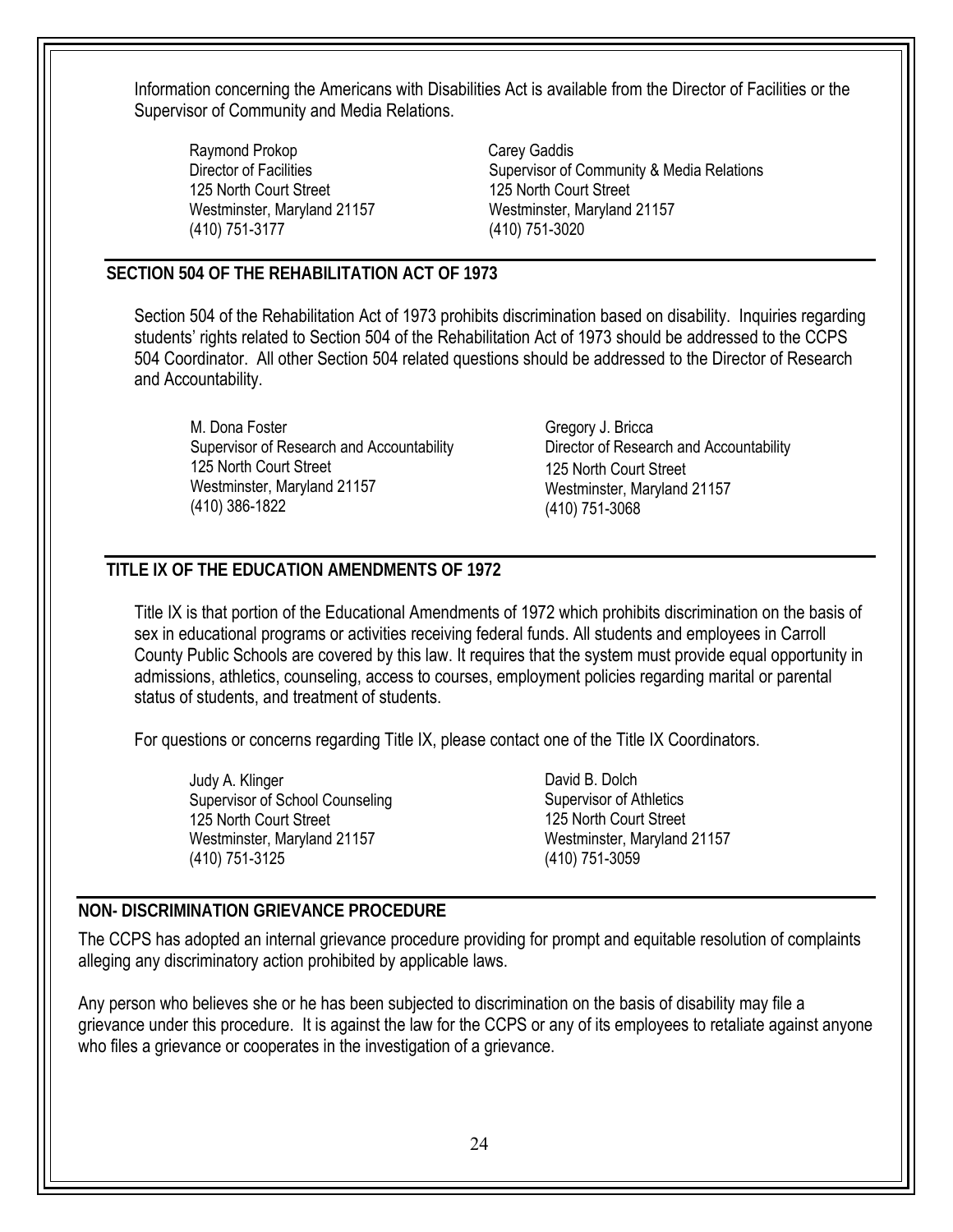Grievances or complaints related to allegations of discrimination should be addressed to the Director of Research and Accountability.

Gregory J. Bricca Director of Research and Accountability 125 North Court Street Westminster, Maryland 21157 (410) 751-3068

**Procedure:** 

- Grievances must be submitted to the Director of Research and Accountability within 20 calendar days of the date the person filing the grievance becomes aware of the alleged discriminatory action.
- A complaint must be in writing, containing the name and address of the person filing it. The complaint must state the problem or action alleged to be discriminatory and the remedy or relief sought.
- The Director of Research and Accountability (or her/his designee) shall conduct an investigation of the complaint. This investigation may be informal, but it must be thorough, affording all interested persons an opportunity to submit evidence relevant to the complaint. The Director of Research and Accountability will maintain the files and records for the CCPS relating to such grievances.
- The Director of Research and Accountability (or her/his designee) will issue a written decision on the grievance no later than 30 days after its filing.
- The person filing the grievance may appeal the decision of the Director of Research and Accountability (or her/his designee) by writing to the Superintendent of Schools within 15 days of receiving the written decision from the Director of Research and Accountability (or her/his designee). The Superintendent of Schools shall issue a written decision in response to the appeal no later than 30 days after its filing.

The availability and use of this grievance procedure does not prevent a person from filing a complaint of discrimination with the U. S. Department of Education, Office for Civil Rights, the Equal Employment Opportunity Commission, or the Maryland Commission on Human Relations. In addition, employees may submit a grievance in accordance with the terms of their negotiated collective bargaining agreements.

The CCPS will make appropriate arrangements to ensure that persons with disabilities are provided other accommodations, if needed, to participate in this grievance process. Such arrangements may include, but are not limited to, providing interpreters for the deaf, providing recording of material for the blind, or assuring a barrier-free location for the proceedings. The Director of Research and Accountability will be responsible for such arrangements.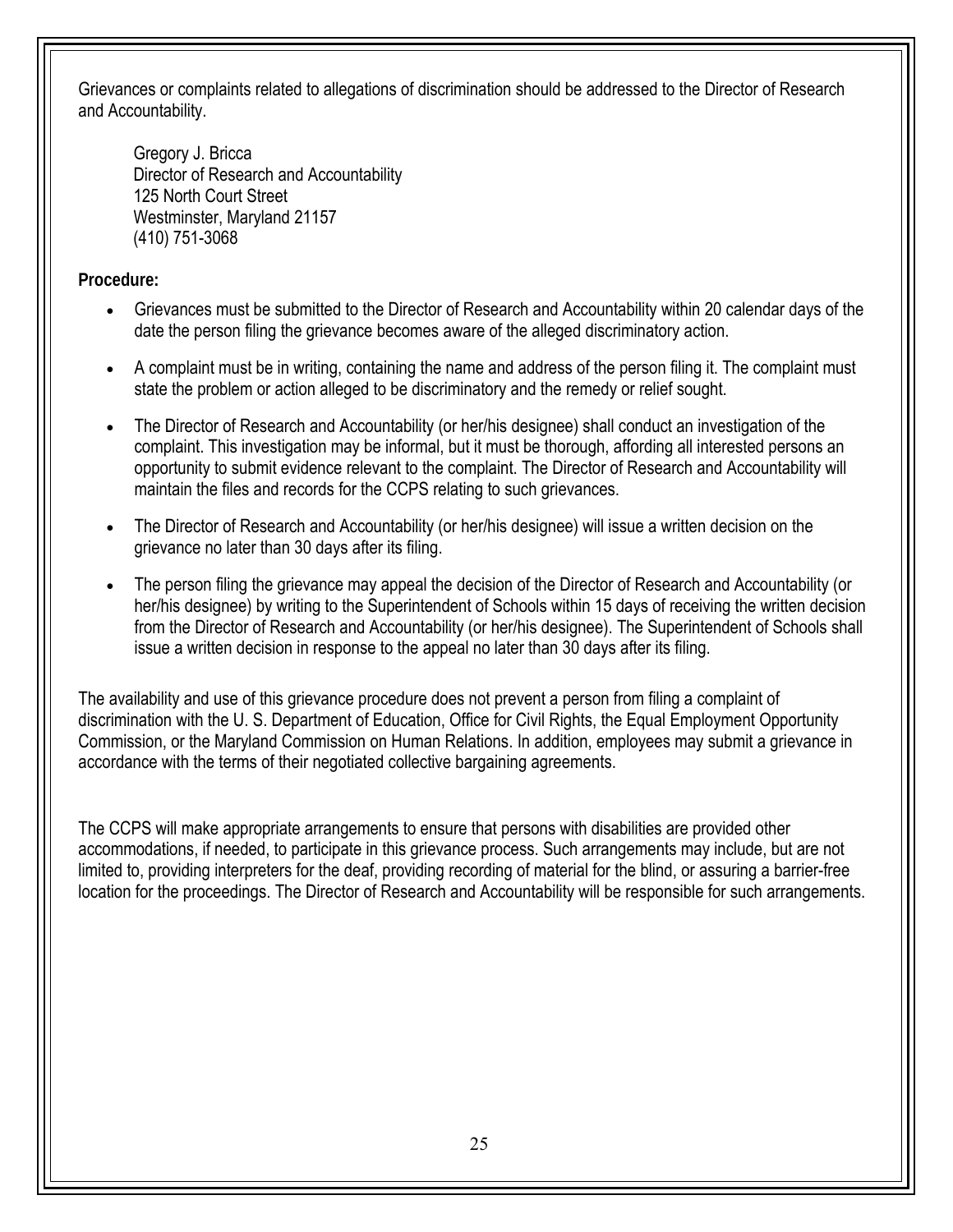## **WORKER'S COMPENSATION PROCEDURES**

Employees who have had an accident while working "on the job" should report this accident immediately to their principal or immediate supervisor. A delay in reporting may affect the claim.

If it is determined that the injury is compensable, then the Worker's Compensation Insurance carrier will provide medical and hospital treatment and income replacement benefits in accordance with state law, until the employee can return to work or until maximum benefit is reached. Unless the employee is specifically referred to a doctor, he/she may choose to go to his/her own doctor. If the injury is covered under worker's compensation, the insurance carrier will pay all doctor's bills, hospital bills, physical therapy, prescriptions, and necessary expenses related to the accidental injury. **Employees should have pre-authorization from the worker's compensation insurance carrier for any procedure alleged to be related to the claim. A change in treatment plans may also require pre-authorization. Lack of pre-authorization may result in loss of benefits.** 

If, after an investigation, a claim is not considered to be compensable, the Department of Human Resources will contact the employee and inform him/her that:

- 1. Available sick leave or other leave may be used for any lost time, and that;
- 2. If no sick leave or other leave is available, wages will be docked for the lost time related to the claim, and that;
- 3. Medical bills must be processed through the employee's regular health insurance coverage, and that;
- 4. If the claim is later found to be compensable, all leave and lost wages will be restored and Worker's Compensation will pay all medical bills in accordance with their rules and procedures.

More specific information pertaining to Worker's Compensation Procedures can be found in the HR Procedure GEN 11 - Worker's Compensation Procedures.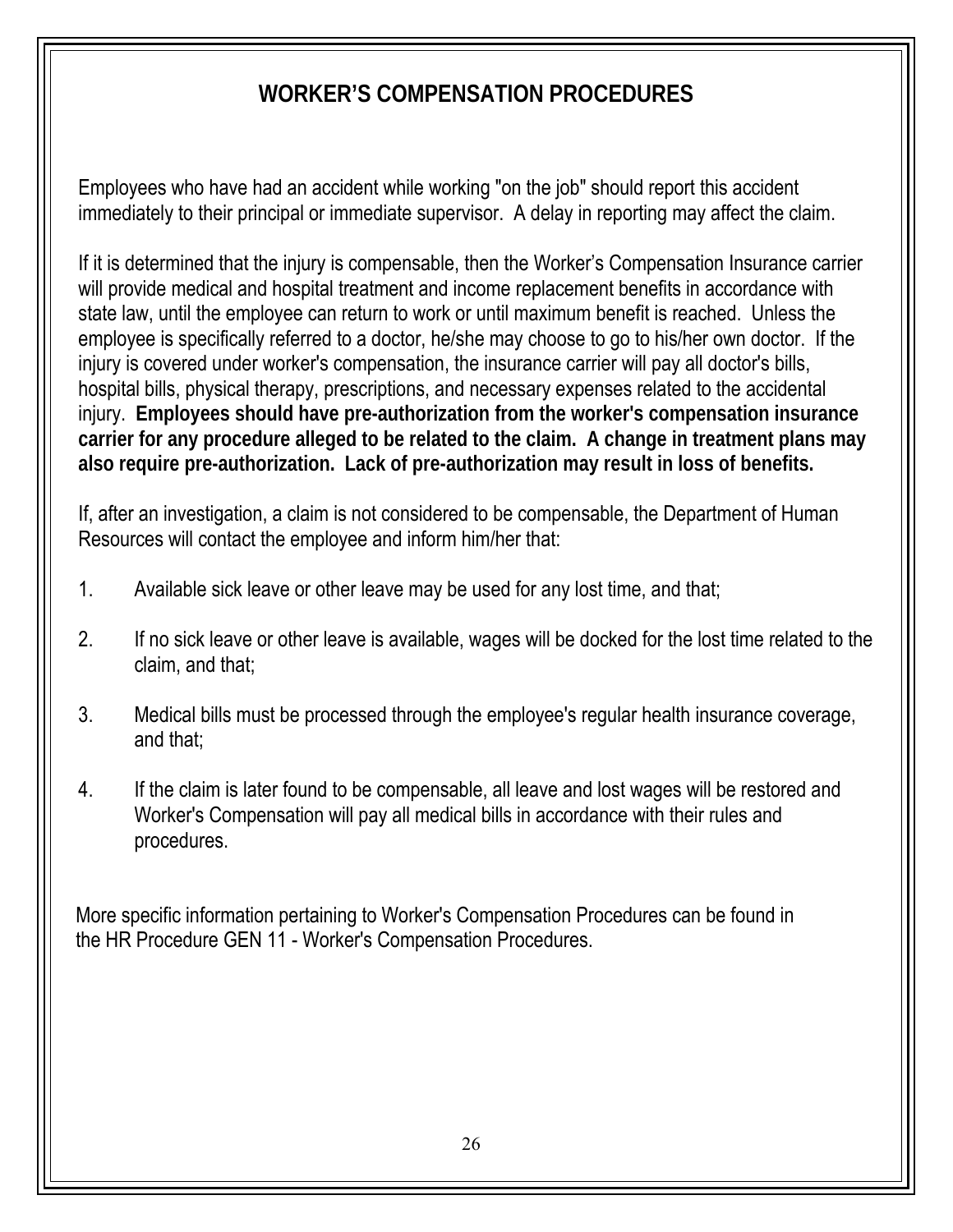## **Statement of Professional Conduct**

Each Carroll County Public Schools (CCPS) employee in every position serves an important role in fulfilling the Core Values and Beliefs of the Board of Education. To contribute effectively in a quality educational system, all employees must conduct themselves in a professional manner at all times and convey a positive image to students, colleagues, and community that reflects and upholds our community standards and expectations.

While it is impossible to list every example of proper conduct, the following represent the manner in which our employees are expected to conduct themselves in the course of their employment with CCPS:

- act with honesty and integrity;
- demonstrate care and diligence in carrying out duties;
- treat students, colleagues, professional associates, and community members with courtesy and respect, without discrimination or harassment;
- serve as a model of good behavior for the students of CCPS;
- respect the diversity of the school community and the work place;
- be knowledgeable of, and comply with, all applicable laws, regulations, and policies of CCPS;
- disclose and take reasonable steps to avoid any conflicts of interest;
- use CCPS materials and resources in a proper manner;
- communicate with parents and students at all times in a professional manner only through proper, official communication media;
- maintain appropriate confidentiality as required by each position;
- never make improper use of any school system information or your duties, status, power, or authority;
- accept and comply with any reasonable direction given by someone with the proper authority to do so; and
- behave at all times in a manner that upholds and reflects the values, integrity, and reputation of CCPS.

Although the time beyond the official duty day is personal and private, please be mindful that actions undertaken outside of the work day may impact the school system or the ability to effectively perform official duties. Actions or activities that impair one's ability to discharge duties or function effectively as a part of the school system community, even when occurring outside the school system setting or beyond the work day, may jeopardize continued employment with CCPS.